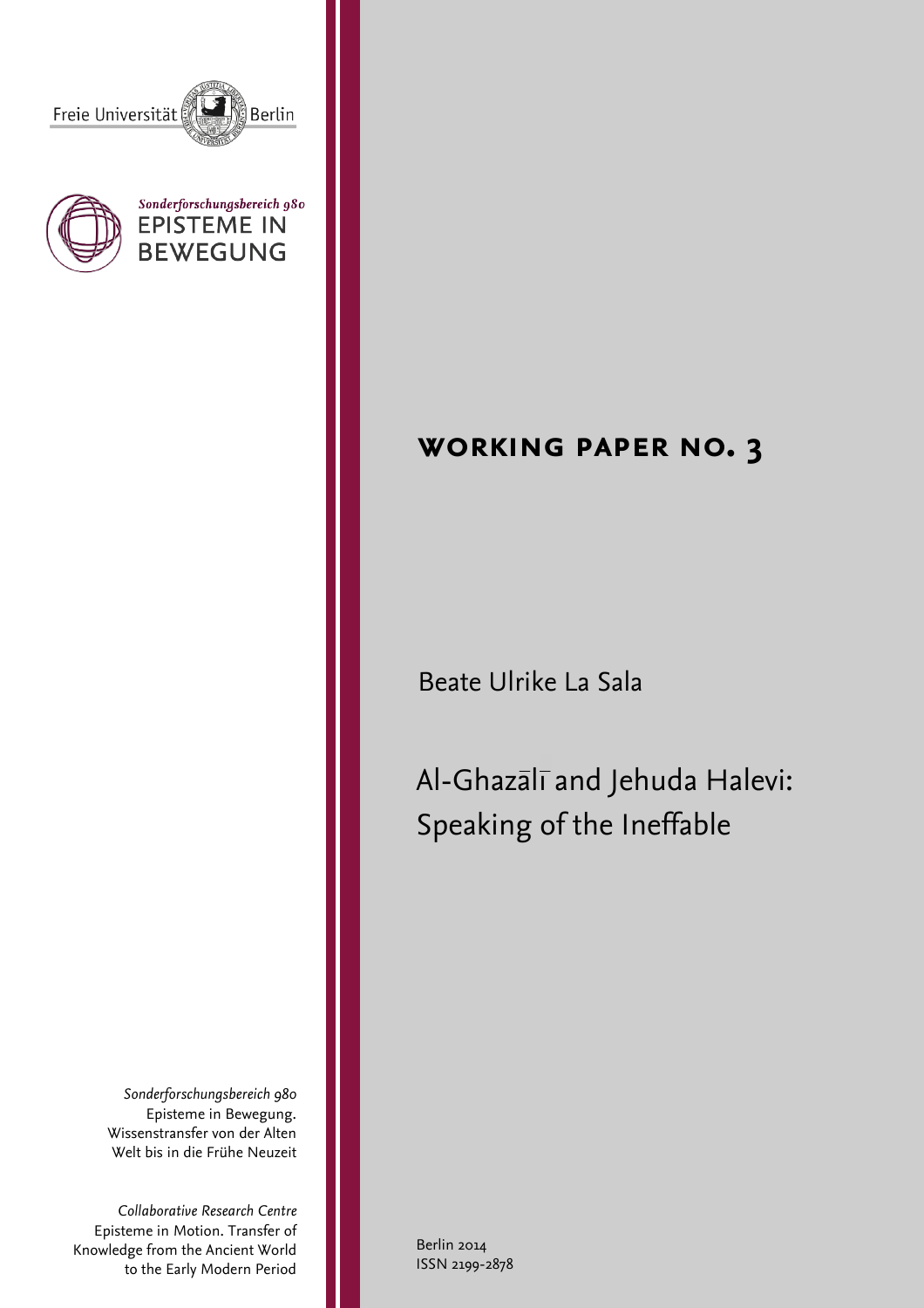#### **SFB Episteme – Working Papers**

Die Working Papers werden herausgegeben von dem an der Freien Universität Berlin angesiedelten Sonderforschungsbereich 980 *Episteme in Bewegung. Wissenstransfer von der Alten Welt bis in die Frühe Neuzeit* und sind auf der Website des SFB sowie dem Dokumentenserver der Freien Universität Berlin kostenfrei abrufbar:

#### **www.sfb-episteme.de** und **http://edocs.fu-berlin.de**

Die Veröffentlichung erfolgt nach Begutachtung durch den SFB-Vorstand. Mit Zusendung des Typoskripts überträgt die Autorin/der Autor dem Sonderforschungsbereich ein nichtexklusives Nutzungsrecht zur dauerhaften Hinterlegung des Dokuments auf der Website des SFB 980 sowie dem Dokumentenserver der Freien Universität. Die Wahrung von Sperrfristen sowie von Urheber- und Verwertungsrechten Dritter obliegt den Autorinnen und Autoren.

Die Veröffentlichung eines Beitrages als Preprint in den Working Papers ist kein Ausschlussgrund für eine anschließende Publikation in einem anderen Format. Das Urheberrecht verbleibt grundsätzlich bei den Autor/innen.

*Zitationsangabe für diesen Beitrag:*

La Sala, Beate Ulrike: Al-Ghazālī and Jehuda Halevi: Speaking of the Ineffable, Working Paper des SFB 980 *Episteme in Bewegung*, No. 3/2014, Freie Universität Berlin

Stable URL online: http://www.sfb-episteme.de/Listen\_Read\_Watch/Working-Papers/No\_3\_LaSala\_Speaking-of-the-Ineffable

Working Paper ISSN 2199 – 2878 (Internet)

Diese Publikation wurde gefördert von der Deutschen Forschungsgemeinschaft (DFG).

Sonderforschungsbereich 980 "Episteme in Bewegung" Freie Universität Berlin Schwendenerstraße 8 D – 14195 Berlin Tel: +49 (0)30 838-503 49 / -590 24 Email: info@sfb-episteme.de

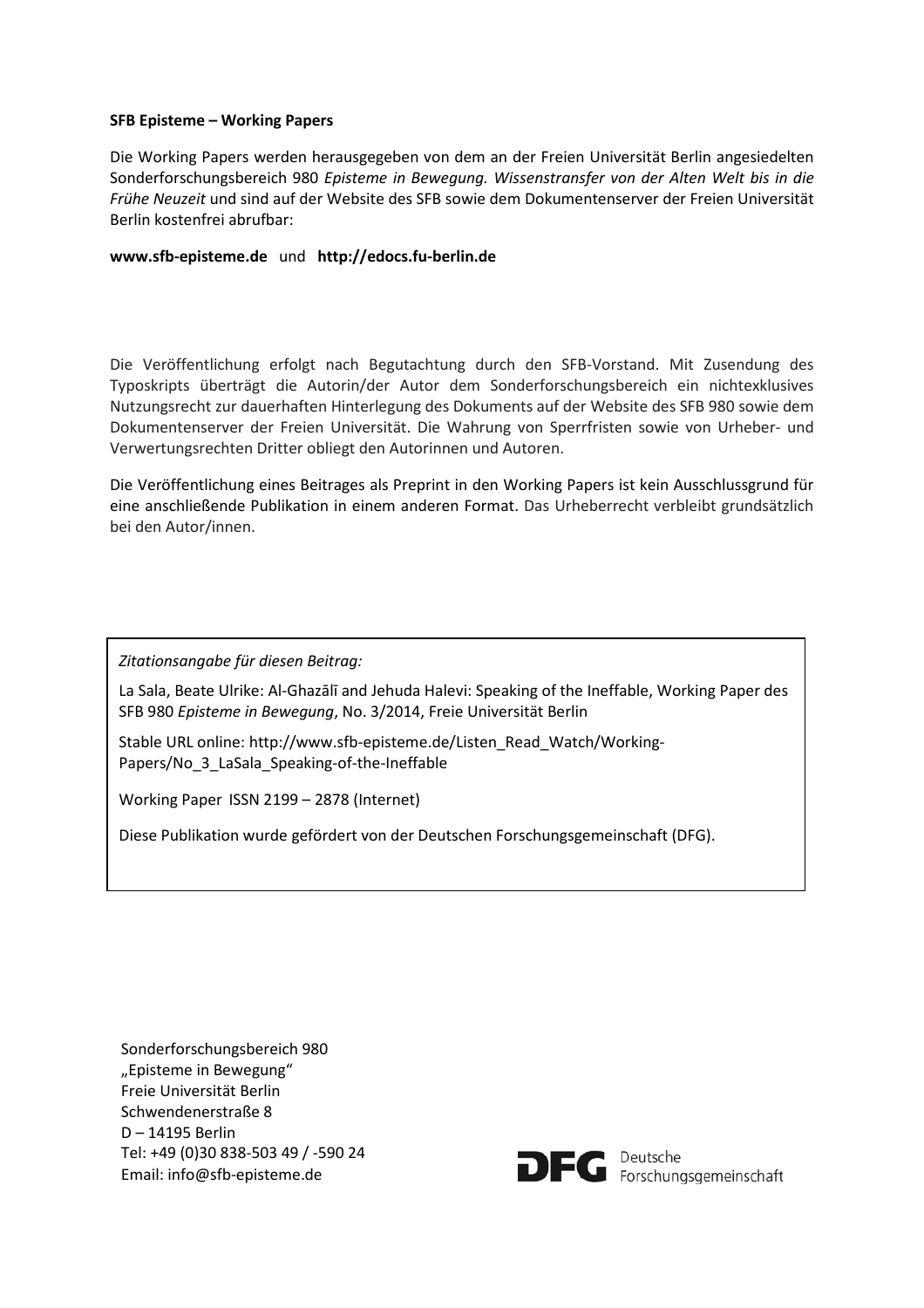# Al-Ghazālī and Jehuda Halevi: Speaking of the Ineffable $^1$

Beate Ulrike La Sala

# 1. Introduction

 $\overline{a}$ 

It is usually assumed that Jehuda Halevi's (1075–1141) main philosophical and religious work the *Sefer ha-Kuzari* (*Kitāb al-radd wa-'l-dalīl fī 'l-dīn al-dhalīl (al-Kitāb al-Khazarī*)/ *The book of refutation and proof on the despised faith* $)^2$ , is also influenced by the conceptions of Classical Islamic thinkers and Sufi terminology.<sup>3</sup> The thinker, considered to have had the greatest influence on Halevi's thinking is Al-Ghazālī (1058–1111). This assumption is based upon the fact that there exist striking similarities between the *Sefer ha-Kuzari* and Al-Ghazālī's famous *Tahāfut al-falāsifa* (Incoherence of the philosophers) <sup>4</sup> . Above all, Halevi's presentation of the philosophers is said to rely on Al-Ghazālī's depiction and criticism of the *Falāsifa* in *Tahāfut al-falāsifa*. <sup>5</sup> Both accounts have the refutation of three

 $1$  An revised version of this article is forthcoming under the title "Al-Ghazālī and Jehuda Halevi: divine attributes, metaphors and possible ways to speak about God" in the following volume: Görge K.

Hasselhoff/Knut Martin Stünkel (eds.), *Religious Language in Situations of Contact*, Bochum: Winkler, 2014. <sup>2</sup> Ha-Levi, Judah, *Kitāb al-radd wa-'l-dalīl fī 'l-dīn al-dhalīl (al-Kitāb al-Khazarī)/ The book of refutation and proof on the despised faith*, edited by David H. Baneth, Jerusalem: Magnes Press, 1977.

Hallevi, Judah, *Sefer ha-Kuzari/Book of Kuzari*. Translated from the Arabic by Hartwig Hirschfeld, New York: Pardes Publishing House, 1946.

<sup>&</sup>lt;sup>3</sup> A lot of research has been done on Halevi's general use of Islamic and even more of Sufi terminology. See Wolfson, Harry Austryn, "Hallevi and Maimonides on Prophecy", in: *The Jewish Quarterly Review New Series*, 32.4, 1942, pp. 345–370. Efros, Israel, "Some aspects of Yehudah Halevi's mysticism", in: *Proceedings of the American Academy for Jewish Research* Vol. 11, 1941, pp. 27-41. Davidson, Herbert, "The Active Intellect in the Cuzari and Hallevi's Theory of Casuality", in: *Revue des études juives*, Vol. 131, 1972, pp. 351-396. Pines, Shlomo, "Shiite Terms and Conceptions in Judah Halevi's Kuzari," in: *Jerusalem Studies in Arabic and Islam* 2, 1980, pp. 165–251. Lobel, Diana, *Between Mysticism and Philosophy: Sufi Language of Religious Experience in Judah Ha-Levi's Kuzari*, Albany, NY: State University of New York Press, 2000. Lobel, Diana, "Ittisal and the Amir Ilahi: Divine Immanence and the World to Come in the Kuzari", in: Benjamin H. Hary and Haggai Ben Shammai (eds.), *Esoteric and Exoteric Aspects in Judeo-Arabic Culture*, Leiden: Brill, 2006, pp. 131–173.

<sup>4</sup> Al-Ghazālī, *The incoherence of the philosophers/ Tahāfut al-falāsifa*. A parallel English-Arabic text transl., introd., and annotated by Michael E. Marmura, Provo, Utah: Brigham Young Univ. Press, 2000.

 $<sup>5</sup>$  The first to unfold this reliance of Halevi on Al-Ghazālī was David Kaufmann in a similarly named chapter</sup> "Jehuda Halewi und Gazzali" in his book on the doctrine of attributes in Jewish philosophy. Kaufmann, David, *Geschichte der Attributenlehre in der jüdischen Religionsphilosophie*, Gotha: Perthes, 1877, pp. 119–140. Baneth tried to argue against this approach and to prove, which parts of Halevi's book are genuine products of his own thought in comparison with Al-Ghazālī. See Baneth, David Hartwig, "Jehuda Hallewi und Gazali", in: *Korrespondenzblatt der Akademie für die Wissenschaft des Judentums* V, Berlin: Epstein, 1924, pp. 27–45. Another critic of Kaufmann's approach was Neumark. See Neumark, David, *Jehuda Hallevis Philosophy in its Principles*, 1908 (Reappeared as: David Neumark, "Jehuda Hallevi's Philosophy": in S. Cohon, ed. David Neumark, *Essays in Jewish Philosophy*, Cincinatti: Central Conference of American Rabbis, 1929; repr. Amsterdam: Philo, 1971; p. 219–300.). For a recent detailed comparison see Kogan, Barry S., "Al-Ghazali and Halevi on Philosophy and the Philosophers", in: John Inglis (ed.), *Medieval Philosophy and the classical tradition in Islam, Judaism and Christianity*, Richmond: Curzon, 2002, pp. 64–80. See Solomon, Norman, *Historical Dictionary of Judaism*, Lanham: Scarecrow Press, 2006, p. 153. See also Sinai, Nicolai, *Menschliche*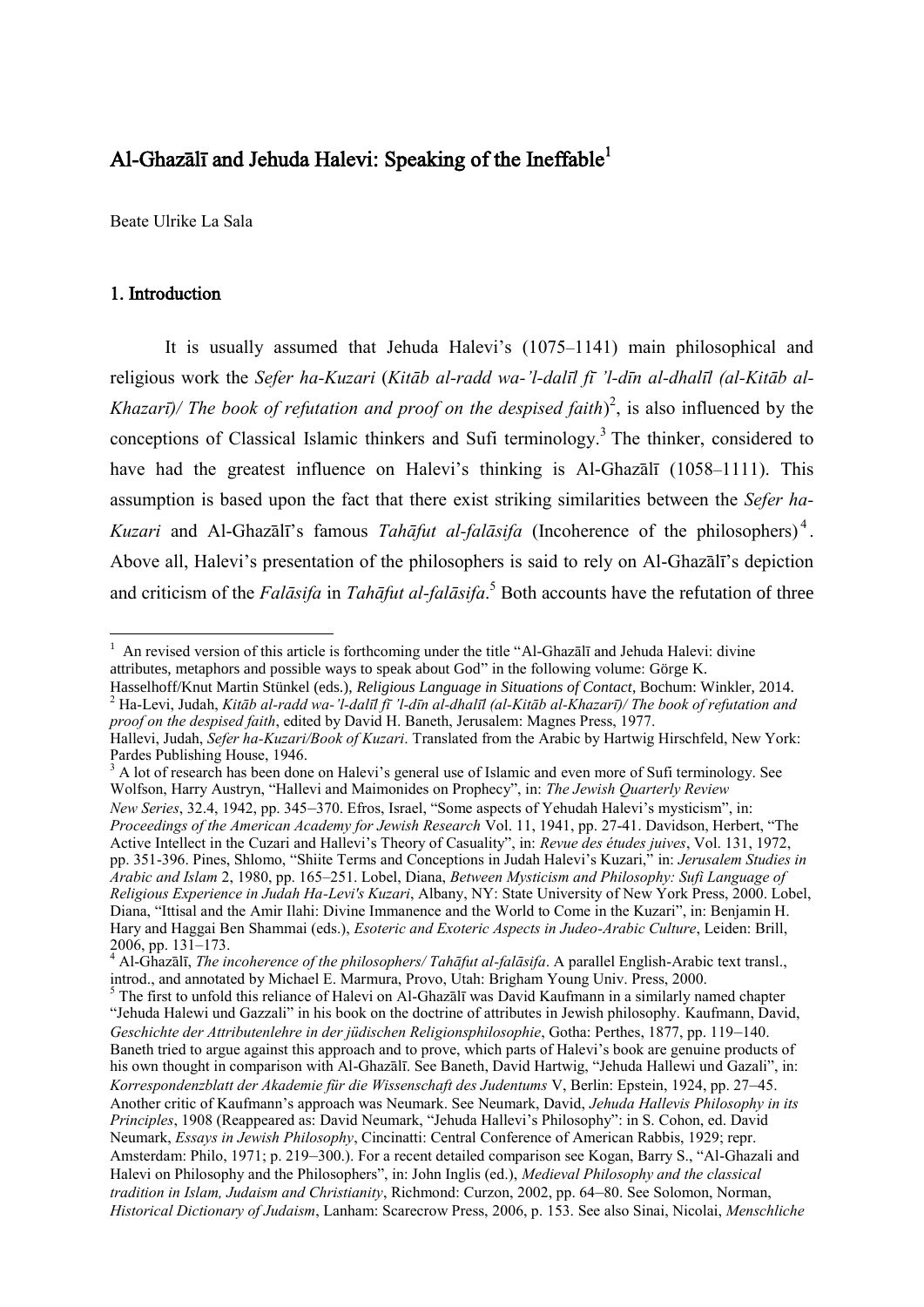major philosophical assumptions in common, namely the eternity of the world, God's ignorance of particulars, and the non-existence of reward and punishment. Further common features of both books are the refutation of the theory of emanation and of dualism, the negation of the philosophical doctrine of free will, the refutation of the theory on the revolution of the spheres as well as the defense of the doctrines of individual souls and of the resurrection of the dead and a hereafter.<sup>6</sup> Furthermore, by comparing Halevi's book with Al-Ghazālī's thinking after his turn towards Sufism one can also discover a similarity in the position both authors take towards prophecy, namely as a genuine way of acquiring knowledge that cannot be obtained by other means.<sup>7</sup>

In the following, I shall attempt to examine if the aforementioned influence can be substantiated, on closer investigation of the conception of divine attributes and the way one can speak about them that both thinkers develop. The question that I will therefore address is whether it can be demonstrated that Halevi's concept is an example of a transfer of knowledge from Arabic Islamic philosophy to Judeo-Arabic philosophy<sup>8</sup>. I also aim to show what parts of Al-Ghazālī's thinking became transformed in this transfer process due to the different religious context. To this end, I shall focus on Al-Ghazālī's *Al-Iqtiṣād fī al-i*'*tiqād* and compare the depiction of divine attributes in this work to that offered by Halevi in the *Sefer ha-Kuzari*. The initial extended delineation of Al-Ghazālī's account serves as a background for the investigation of Halevi's approach, in order to facilitate the comparison of both. I also opt for the mentioned book of Al-Ghazālī, because it contains a more elaborated version of his conception than his *Tahāfut al-falāsifa*. The accounts of both authors have to be understood within the wider framework of the Islamic and Jewish history of philosophy, in which the debate about the attributes of God plays an important role. Both authors assert in the course of the argumentation that they explicitly want to take an anti-philosophical, rather, non-philosophical standpoint. This means that they want to argue against the *Falāsifa*, such as Al-Fārābī or Ibn Sīnā. The discussion on divine attributes is an important element in the works of these philosophers. This does not mean, however, that the approaches of Al-Ghazālī or Halevi are bare of philosophical content. However, they take a stand against certain philosophical convictions.

*oder göttliche Weisheit? Zum Gegensatz von philosophischem und religiösem Lebensideal bei al-Ghazali und Yehuda ha-Levi*, Würzburg: Ergon, 2003.

<sup>6</sup> See Kaufmann, pp. 128–134.

<sup>7</sup> Lobel (2000), p. 175ff. Lobel compares Al-Ghazālī's attitude towards prophecy in the *Mishkāt al-anwār* (*The Niche of the Lights*, 1106–7) with Halevi's attitude. Al-Ghazālī, *Mishkāt al-anwār*, edited by Abū l-ʿIlāʿAfīfī, Cairo: al-Dār al-Qawmiyya, 1383/1964.

<sup>&</sup>lt;sup>8</sup> For the term Judeo-Arabic philosophical tradition see Fradkin, Hillel, "Philosophy or exegesis: perennial problems in the study of some Judaeo-Arabic authors", in: Norman Golb (ed.), *Judaeo-Arabic Studies. Proceedings* of the Founding Conference of the Society for Judaeo-Arabic Studies, Amsterdam: Harwood, 1997, pp. 103-122.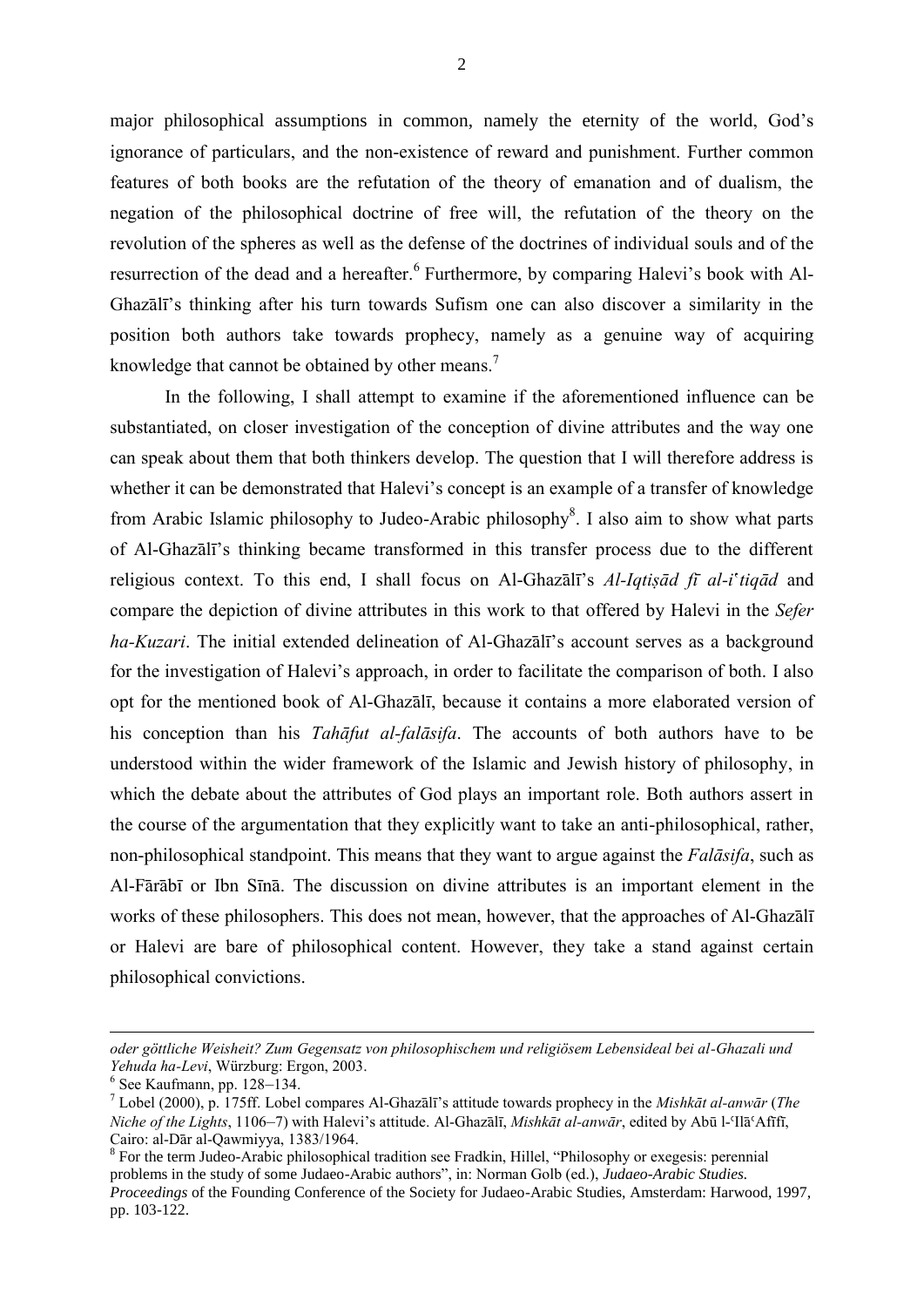The investigation of the discussion of divine attributes in the works of both authors shall not only serve to demonstrate the similarities of both when it comes to their indebtedness towards and their criticism of the Neoplatonic-Aristotelian philosophical tradition. It shall also serve to illustrate their understanding of metaphorical and figurative language. Both authors are confronted with the problem that the language, used in the Holy texts to describe God and his attributes and properties alludes to and induces anthropomorphism. Both Al-Ghazālī and Halevi try in equal measure to develop meaningful interpretations for the expressions at hand. In doing so, they underline the meaning of metaphors and the importance of understanding them appropriately.

## 2. Al-Ghazālī's theological rationalism

Al-Ghazālī, like other thinkers of classical Islamic philosophy such as Al-Fārābī or Ibn Sīnā, both famously criticized by Al-Ghazālī for their philosophical approach, undertakes a *via negativa* argumentation concerning divine attributes. This argumentation is best illustrated in *Al-Iqtiṣād fī al-i'tiqād* (usually translated as *Moderation in Belief*) 9 . It is a theological work of Al-Ghazālī in which his relation to *Ash'arite* theology is said to come to the fore.<sup>10</sup> It is one of his major dogmatic works and is addressed to students. The work is already foreshadowed in the *Tahāfut al-falāsifa,* in which he expressed the intention of writing a work of this nature.<sup>11</sup> It may thus be consider as a sequel to this work.<sup>12</sup> It was probably written before he left his academic post in Baghdad around the year 1095 and took a strong turn towards Sufism.<sup>13</sup> The book is in four main parts, of which the first two, but most of all, the second is of relevance for an understanding of Al-Ghazālī's conception of divine attributes.

Al-Ghazālī begins this book with a four-fold introduction preceded by a statement clarifying his own intentions and project. He praises all authors who are capable of

<sup>&</sup>lt;sup>9</sup> For quotations from the Arabic original, I refer to the edition of Atay and Cubkcu. Al-Ghazālī, Abū-Ḥāmid Muḥammad Ibn-Muḥammad, *Al-Iqtiṣād fī l-i'tiqād*, edited by H. Atay and I. Çubukçu, Ankara: Nur Matbaasi, 1962. For the English translation, I rely on the following edition: Ghazzali, Abū-Ḥāmid Mụhammad Ibn-Mụhammad, *Al-Ghazali's moderation in belief: al-Iqtịsād fī al-i'tiqād*, translated, with an interpretive essay and notes by Aladdin M. Yaqub, Chicago: University of Chicago Press 2013.

Frank Griffel translates the title *Al-Iqtiṣād fī l-i'tiqād* with *Balanced Book on What-to-Believe*. See: Griffel, Frank, *Al-Ghazālī's philosophical theology*, Oxford: Oxford Univ. Press, 2009, p. 9.

<sup>&</sup>lt;sup>10</sup> See Frank, Richard M.: *Al-Ghazālī and the Ash'arite School*, Durham: Duke University Press, 1994, p. 4; Marmura, Michael E.: "Al-Ghazali", in: Peter Adamson and Richard C. Taylor (eds.) *The Cambridge companion to Arabic philosophy*, Cambridge [etc.]: Cambridge University Press, 2004, pp. 137–154, here p.141. <sup>11</sup> Watt, William Montgomery: *Muslim Intellectual. A study of al-Ghazali*, Edinburgh: Edinburgh University

Press, 1963, p. 140.

<sup>12</sup> See Marmura, Michael E., "Translator's Introduction", in: Al-Ghazālī, *The incoherence of the philosophers/ Tahāfut al-falāsifa*. A parallel English-Arabic text transl., introd., and annotated by Michael E. Marmura, Provo, Utah: Brigham Young Univ. Press, 2000, pp. xv–xxvii, here pp. xxiii–xxv.

<sup>13</sup> Hourani, George F., "A revised chronology of al-Ghazali's works", in: *Journal of the American Oriental Society*, Vol. 104, No. 2. (Apr. – Jun., 1984), pp. 289–302. Griffel argues that it might have been drafted already before his stay in Baghdad. See Griffel, p. 35.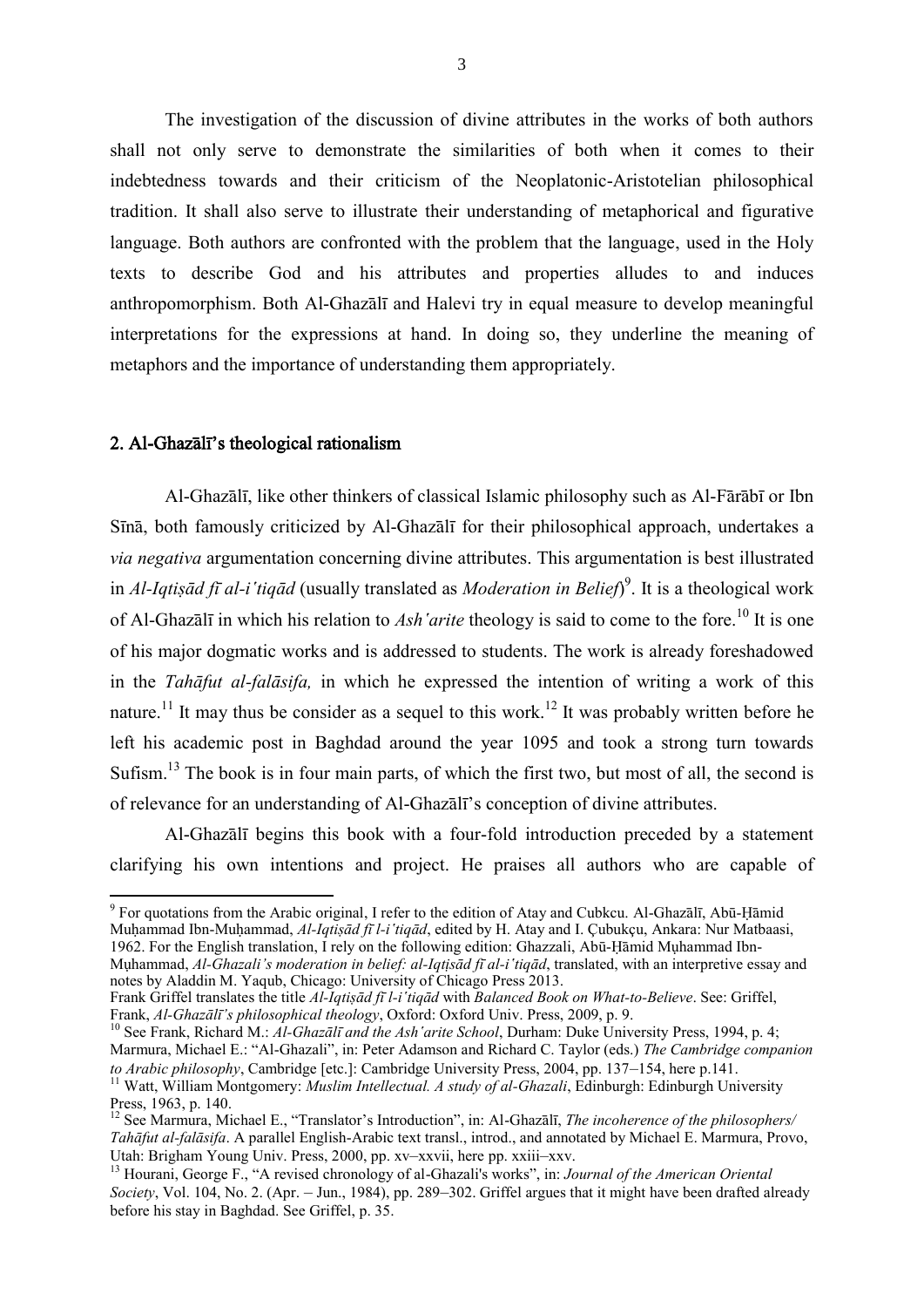reconciling reason and revelation and who, as a result, are neither literalists nor philosophers. The middle way between the two extremes is the deserved "Moderation in Belief", a rationally justified belief in revelation, as it were. He actually asks for an interpretation of revelation that is guided by reason, saying:

For the one who forsakes the intellect, relying only on the light of the Qur'ān, is like the one who dwells in the sunlight with his eyelids shut, so that there is no difference between him and the blind. Reason together with revelation is light upon light. He who tries to observe one of them specifically with his blind eye is hanging form an illusory rope.<sup>14</sup>

Rationalism plays an important role also in the further development of his argumentation in the book. <sup>15</sup> The first introduction contains a clarification of the aim of the book, namely of gaining knowledge about God and truth. In the next introduction, Al-Ghazālī describes four classes of believers and their possible intellectual errors. In the third introduction, he adopts a critical stance towards *kalām*. <sup>16</sup> He describes the exegetical method or science of *kalām* as being an important method, but not as important as canonical law. The fourth introduction consists of a disquisition about logic and reasoning. Al-Ghazālī discusses here the demonstrative methods that underpin his approach, thereby proving to stand in the Neoplatonic-Aristotelian tradition. In the introduction, he reveals a skeptical attitude towards language and terminology in general, which underpins his whole account in the book, and calls for some kind of idealism. This conviction is repeatedly expressed in the following chapters of the book.<sup>17</sup> He claims that a person seeking knowledge and truth will fail to find them if this person only focuses on terms and words instead of taking the ideas behind them into consideration. The terms for the same thing might differ and change over time, but this change does not initiate a change in the ideas.<sup>18</sup> In this introduction, Al-Ghazālī also proves to be a rationalist, who is critical of traditional theological doctrines and methods of investigation and argumentation. He actually criticizes *kalām* by saying that it consists of nothing beyond a method of theoretical reflection consisting of thought and investigation.<sup>19</sup> Thus, theological methods do not reach any further than philosophical methods for Al-Ghazālī. With his criticism, he apparently posits himself here in the camp of philosophical

 $^{14}$  Yaqub, 4.

<sup>&</sup>lt;sup>15</sup> For a general discussion of the relation of reason and revelation in the works of Al-Ghazālī and specifically on his rule of interpretation that makes room for a rational interpretation of the revelation, if certain criteria are fulfilled see Griffel, pp. 111–116.

<sup>16</sup> See also Frank, *Al-Ghazālī and the Ash'arite School*, pp. 28–31. For Al-Ghazālī's criticism of *kalām* in general see Marmura, "Ghazali and Asharism", p. 91ff.

 $^{17}$  This might be taken as a sign for the assumption that Al-Ghazali's metaphysics is clearly borrowed from Neoplatonism as already Ibn Rushd famously remarked. See Coplestone, Frederick, *Religion and the One : philosophies East and West*, London: Continuum, 2002, p. 101.

 $18$  Yaqub, 19 and 39.

 $19$  Ibid, 18f.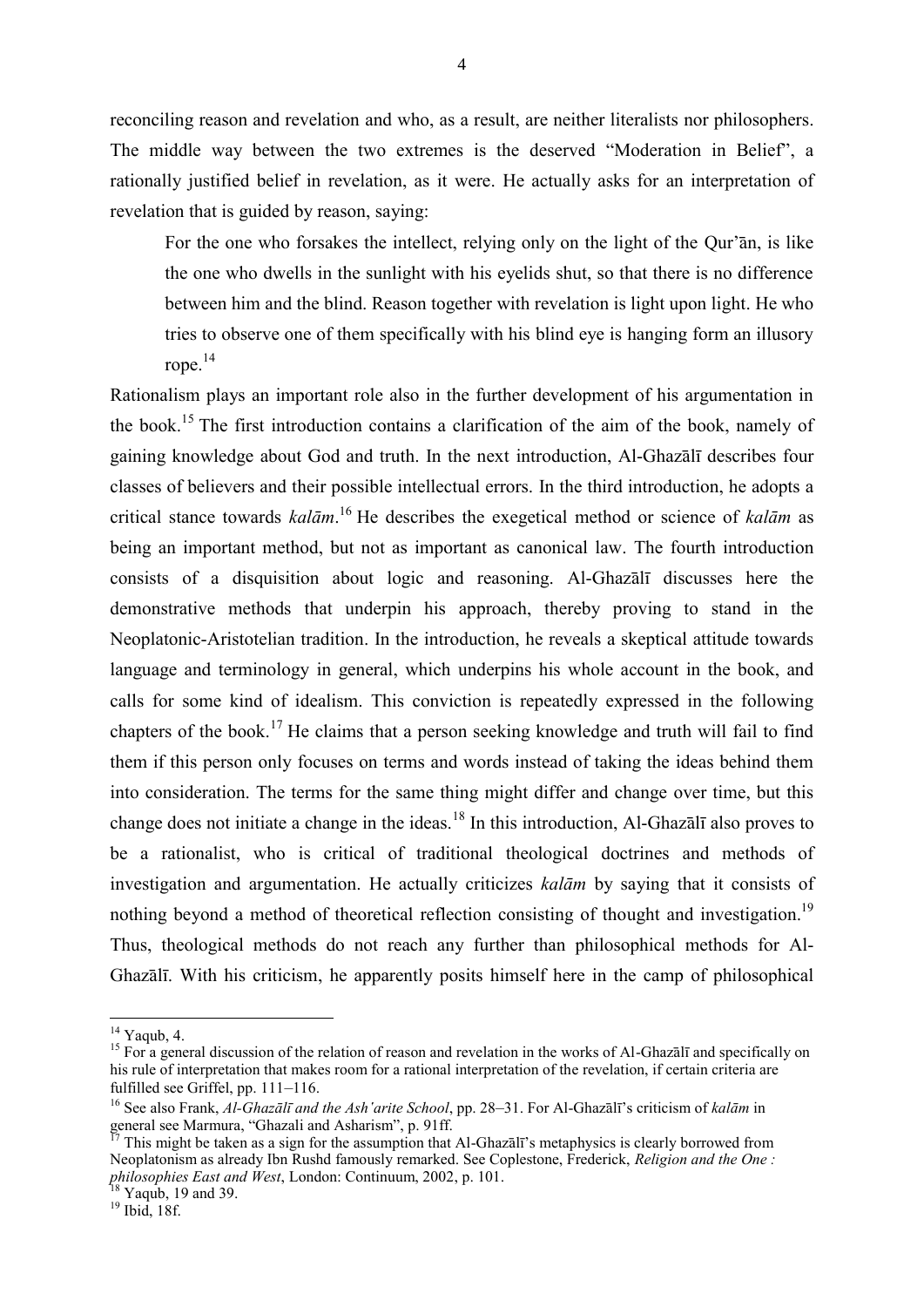methodology. While developing a hierarchy of gaining knowledge he actually even seems to attribute a higher standing to pure intellect than to revelation. In the first instance, he places them on an equal footing.<sup>20</sup> However, he then qualifies this by saying that pure intellect and revelation only lead to truthful insights for people who actually believe in the revelation. In contrast, pure intellect leads to universally accepted insights for all human beings:

Then know that they differ in how widespread their usefulness is. The intellectual and perceptual apprehensions are common to all mankind except those who have no intellect or no sense. The principle that is known through a sense that one lacks has no value for him, such as a principle that is known through the sense of sight when it is presented to a congenitally blind person  $[...]^{21}$ 

With this approach, Al-Ghazālī apparently stands in the tradition of Aristotelian Epistemology, which he re-interprets in a specific way. At least as far as theoretical knowledge is concerned, he places intellectual inquiry and revelation on an equal footing.<sup>22</sup>

Before Al-Ghazālī goes on to explicitly state, in the second part of the book, which attributes one might actually ascribe to God, Al-Ghazālī devotes the first part of the book to a preliminary discussion about those things that cannot possibly be said about God. As already noted, his way of argumentation follows a deductive pattern of logical exclusion. By starting from a consideration of the existing world, he arrives at negative statements about God. In the first proposition of his main approach concerning the essence of God, Al-Ghazālī tries to define all terms that are relevant for his argumentation, such as body, substance, and accident. He starts his undertaking by focusing on one of the major philosophical questions of his time concerning the temporality or eternity of the world.<sup>23</sup> He argues that all temporally existent and by that contingent things necessarily must have a first eternal cause that brings them into existence. All bodies are considered as temporal, because they undergo changes like movement and rest, which count as signs of temporality. According to Al-Ghazālī, the same consideration is true for substances. They are also subject to motion or to rest, which are both stages that necessarily annihilate each other. Consequently, substances cannot be eternal and must be considered as temporal beings, because nothing eternal can ever be annihilated.<sup>24</sup> According to Al-Ghazālī's argumentation, substances also occupy a place. Nevertheless, they can be conceived of independently of the place. In contrast, an accident always relies on the

 $20$  Ibid, 21.

 $^{21}$  Ibid, 22.

<sup>&</sup>lt;sup>22</sup> However, the relation of revelation and reason is quite different when it comes to practical reasoning and human action. In the third part of the *Iqtiṣād*, Al-Ghazālī argues that the rules of action are to be arrived from the revealed law in the first place. Human beings are only allowed to reason when interpreting the revealed law. See Hourani, George F., *Reason and tradition in Islamic ethics*, Cambridge: Cambridge Univ. Press, 1985, pp. 143– 165.

<sup>&</sup>lt;sup>23</sup> Al-Ghazālī actually states that the philosophers wrongly assume the eternity of the world. Yaqub, 31.

 $24$  Ibid, 32.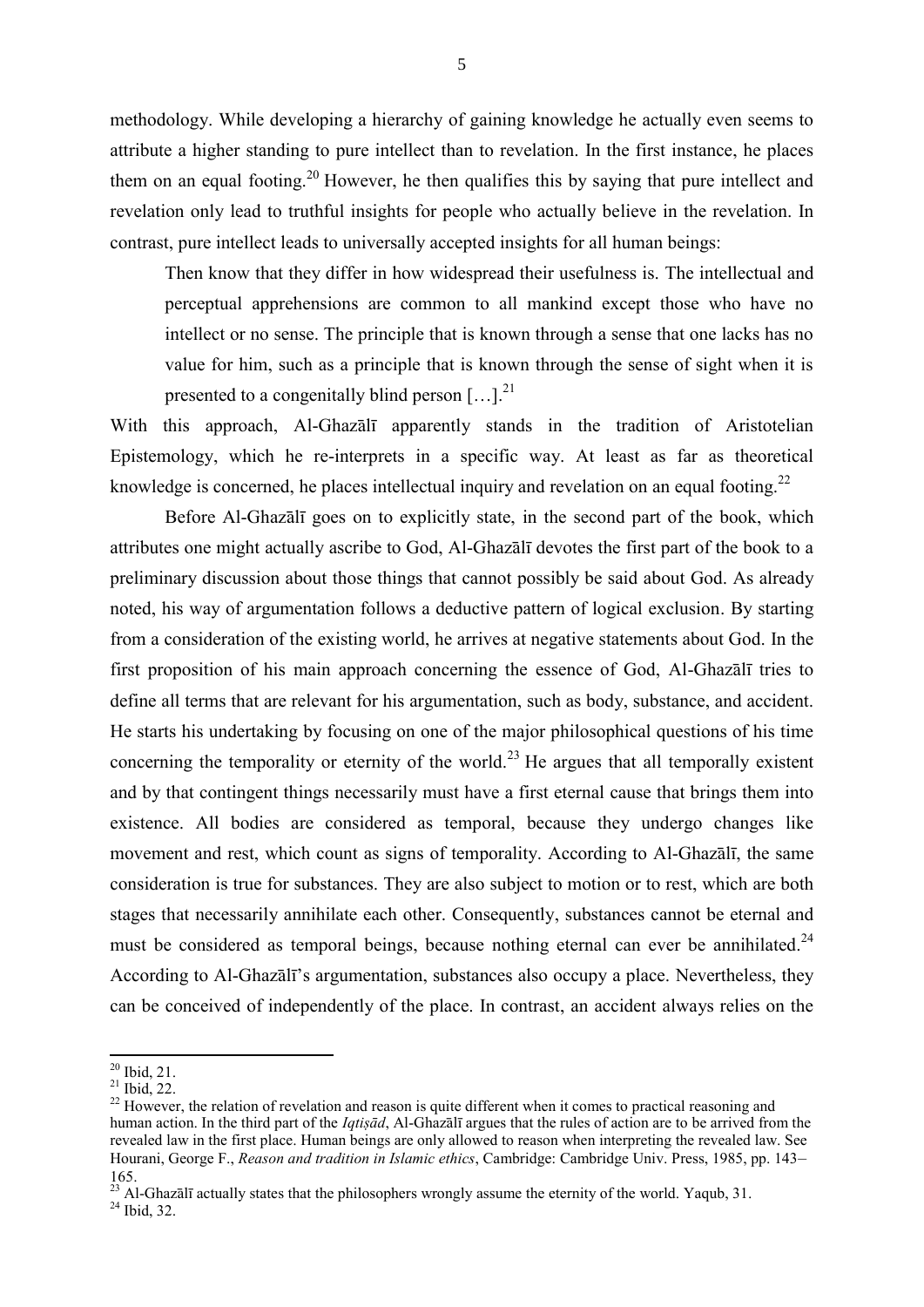existence of a substance and can never be thought of independently of a substance. Furthermore, a substance never has only one accident, but always multiple ones. One difference between bodies and substances is that bodies are subject to sense perception. Since the world consists of bodies, which are subject to motion and rest, it can itself not be eternal, but must be originated. <sup>25</sup> This consideration leads him to the claim that God is the first existent cause, a way of reasoning that is already famously undertaken by Al-Fārābī in *Ārā' ahl al-madīnah al-fāḍilah* (The ideal state/the virtuous state). <sup>26</sup> In contrast to all things existing due to His existence, He is not to be conceived of as being corporeal or being a substance occupying space or an accident nor as being accessible to sense perception. Thus, the only possible approach towards Him could be by the way of reason.<sup>27</sup> This remark is astonishing insofar as one might have expected that Al-Ghazālī would claim that God is at least accessible by reason and revelation in the same way. However, the formulation in this chapter rather hints at a preference for rational investigation.<sup>28</sup>

In the second proposition, Al-Ghazālī establishes the eternity of God as the first cause of all existent things not by saying that God is devoid of motion and rest, but rather by claiming that His existence was not preceded by anything, and definitely not by nonexistence.<sup>29</sup> God's eternity also is nothing that poses an addition to His essence. Otherwise, the eternity would be considered as caused, which is necessarily impossible if God is the first cause. Eternity by definition also entails the everlasting existence of God because eternal existence according to Al-Ghazālī cannot result in nonexistence. The cessation of His existence would necessarily require a cause, which is impossible if He is the first cause. He also cannot be annihilated because annihilation requires a destructive power or an opposite replacing it. The first option is not possible because the existence as a positive thing always succeeds over nonbeing. Therefore, nonbeing can never be a positive active power. The idea of God having an opposite is refuted by Al-Ghazālī by relying again on the difference of temporal and eternal beings. To understand this argument one has to bear in mind that opposite is understood in classical Islamic philosophy as a contradictory opposite. In other words, an opposite always excludes the existence of its contrary. Al-Ghazālī argues that the hypothetical opposite of God either would need to be temporal or eternal. The first is not possible because a temporal thing could not destroy an eternal one. The conception of an

 $\overline{\phantom{a}}$  $^{25}$  Ibid, 37.

<sup>26</sup> Al-Farābī, Abū-Naṣr Muḥammad Ibn-Muḥammad, *al-Farabi on the perfect state: Abū Naṣr al-Fārābī's Mabādi' ārā' ahl al-Madīna al-Fāḍila*/ a revised text with introd., transl., and commentary by Richard Walzer, Oxford: Clarendon Press, 1985, pp. 57–60.

 $27$  Yaqub, 28.

<sup>&</sup>lt;sup>28</sup> For the fact that Al-Ghazālī clearly reserves a realm which is knowable for reason without the assistance of revelation see: Shehadi, Fadlou, *Ghazali's unique unknowable God. A philosophical critical analysis of some of the problems raised by Ghazali's view of God as utterly unique and unknowable*, Leiden: Brill, 1964, p. 56.  $29$  Yaqub, 41.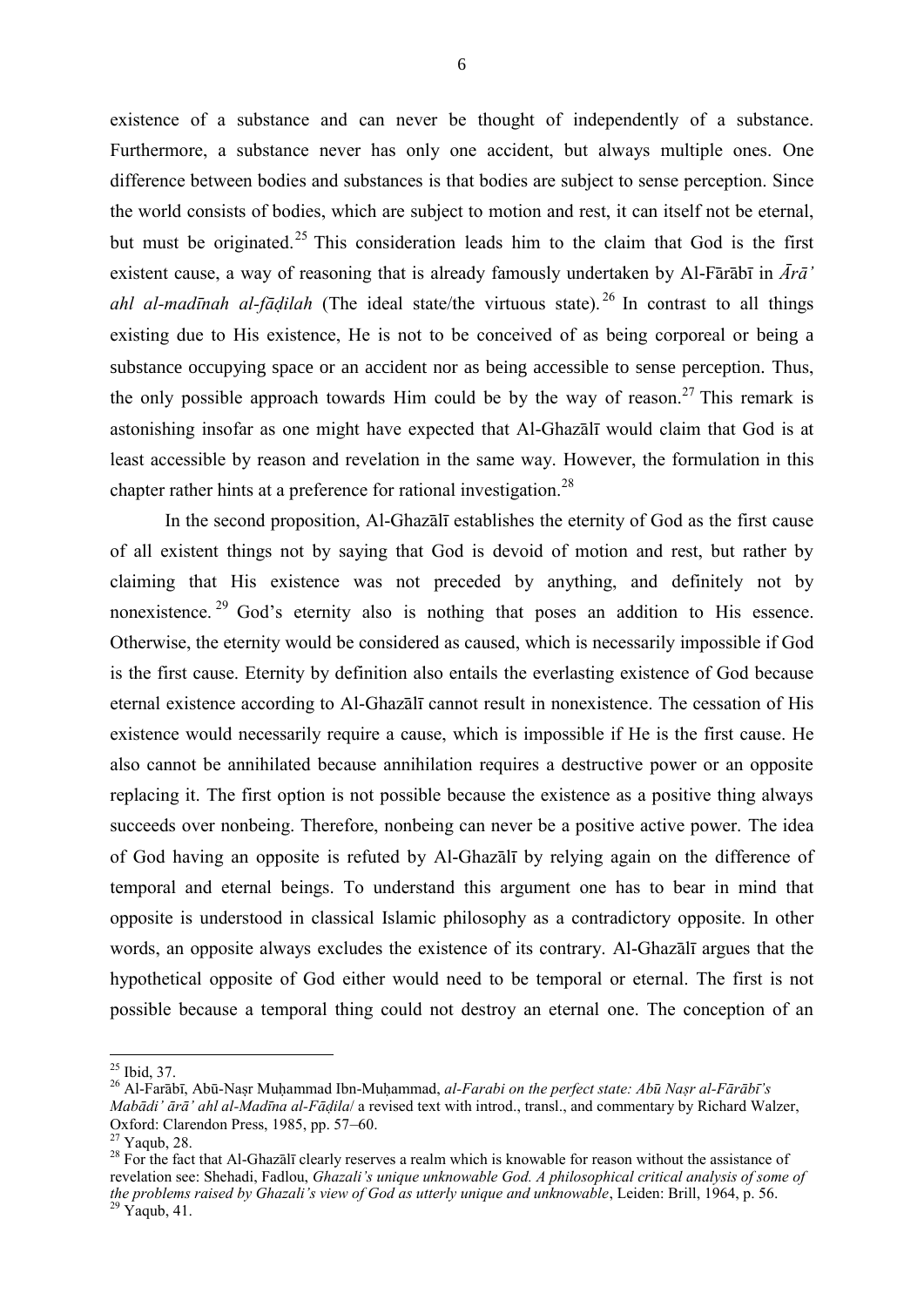eternal opposite is also impossible because, according to Al-Ghazālī, it would be absurd to assume the eternal co-existence of two opposites of which one still has not annihilated the other until now.

He also takes this argument as a proof for the assumption that God is neither a substance nor an accident because, according to Al-Ghazālī, both can be annihilated. Thus, it cannot be said about Him that He is a substance occupying a place because this would be a sign of temporality, which is excluded by having established God's eternity. Al-Ghazālī at this point also does not fail to address the possible claim that many thinkers call God a substance. His solution is again to take recourse to the linguistic argument. He argues that the term 'substance' might very well be used as long as the term itself is understood as a symbol or metaphor. It should simply not be understood in a literal sense. Even if somebody uses it in this way, this person might simply be considered as having "lied about linguistic practice"<sup>30</sup>, as Al-Ghazālī puts it. Furthermore, he argues that the question as to whether the term 'substance' can be used for God with reference to the revelation is one that should be decided upon by jurists. He further observes that the jurists should take into consideration whether the revealed text explicitly allows or forbids the usage of this term. According to his conviction, it does neither and therefore its usage should not be forbidden because it does not instill false ideas about God, even though this might be subject to different opinions. Precisely these differences make legal prohibitions on this behalf dubitable.<sup>31</sup> Here, Al-Ghazālī very clearly diminishes the realm of legal theological argumentation and makes room for free intellectual intercourse about the essence of God. Again, he proves to be skeptical of language in general – be it the mere linguistic side of it or be it the language of the revelation. It is expressly "reason"<sup>32</sup> which prevails over language and revelation. He defines the task of reason as not to deliver judgments concerning terms, letters or sounds, but to focus on ideas by saying: "If one calls Him body and does not intend this meaning, he might run into a difficulty with respect to the language or the law, but not with respect to reason; for reason does not decree about the use of terms and the concatenation of letters and sounds, which are conventions."<sup>33</sup> Al-Ghazālī goes on in his argumentation to claim in the fifth proposition that God cannot be conceived of as a body because he is not a substance. A body is defined as being composed of minimally two substances. Since he is not a substance, he can consequently also not be a body. This leads to the further conclusion that God cannot be conceived of in terms of quantity, because corporeality is connected with quantity. For the very same reason God

cannot be an accident since an accident, according to Al-Ghazālī, is defined as something

 $^{\rm 30}$  Ibid, 46. Atay, p. 38. "كدب على اللسان"

 $31$  Yaqub, 46.

 $^{\rm 32}$  Atay, p. 39. "العقل"

<sup>33</sup> Yaqub, 47.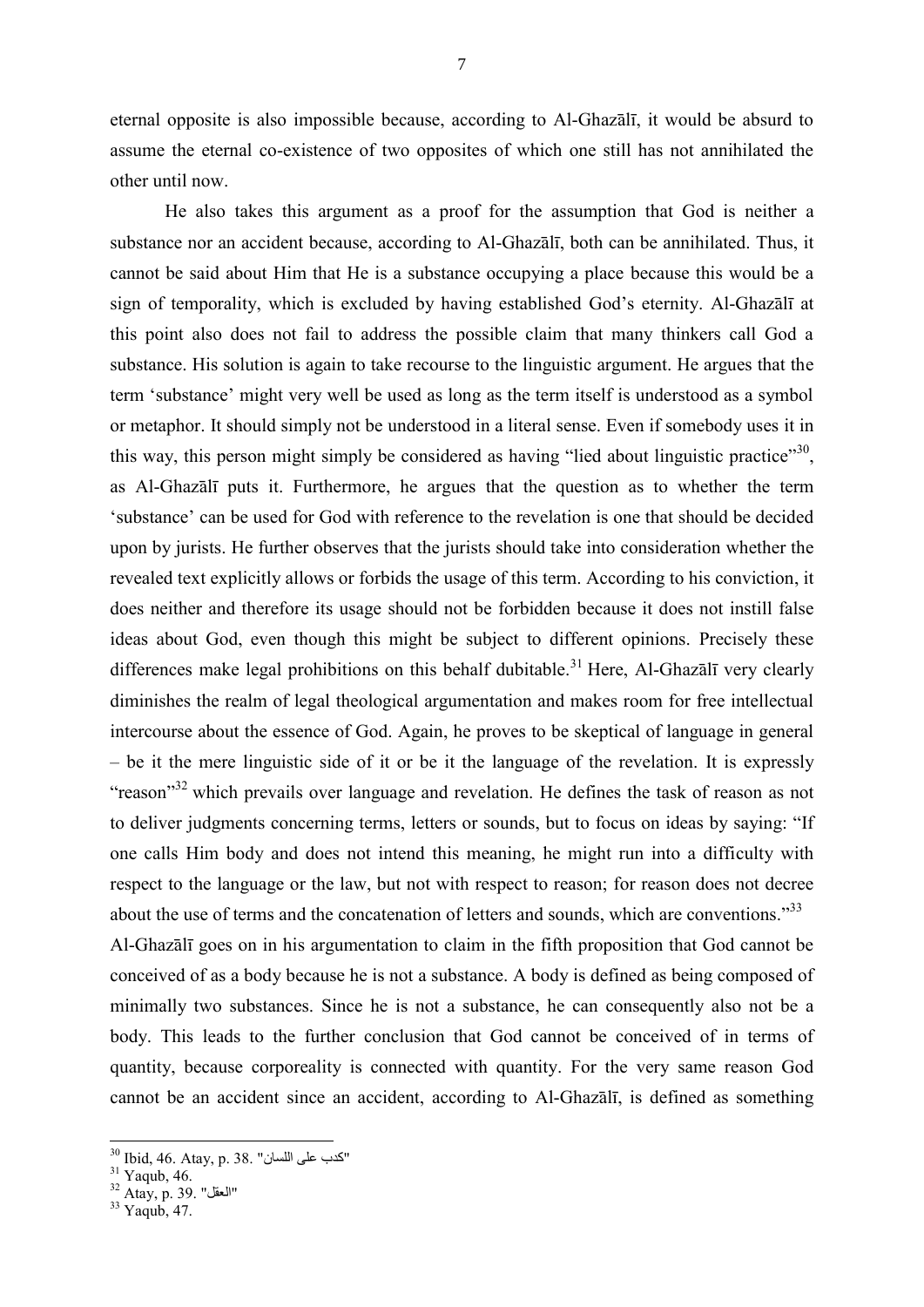requiring an essence to subsist in, namely a body. Refuting the idea of accidents does not explicitly entail for him the refutation of God having attributes, provided that the term 'attribute' is differentiated from the term 'accident'. Attributes, according to him, do not require bodies or, rather, an essence to subsist in.<sup>34</sup> For Al-Ghazālī, the claim that God is not a body also entails the idea that he is devoid of any aspect of dimension. This means for him that God can be talked of neither as having any kind of dimension nor as being at a certain place or side in reference to any other body. Al-Ghazālī mentions "above, below, front, back, right, and left<sup>"35</sup> as the possible sides that one could think of. It is rather evident what kind of argument or expression he is aiming at here and he explicitly names it in the further development of his argumentation, namely considering God as being above or on top. Al-Ghazālī's counterargument is that all of these terms apply within the realm of the created world consisting of temporal bodies only and thus do not apply to God. Furthermore, this thought would place God in some kind of relation to the world and would try to specify Him, which amounts to the idea that God is caused. This is impossible because He is the first cause.<sup>36</sup> In the context of this discussion, Al-Ghazālī also tries to address the problem that believers are required to face certain directions while performing the ritual prayer. According to his explanation, this merely serves the submissiveness of the praying person and has in fact nothing to do with God himself. Nevertheless, the true self-humiliation towards God and reverence for Him has to take place in the heart of the believer. Both the actions of the body and the thoughts in the intellect only assist the direction of the heart towards God. Describing God as being elevated is nothing more than a useful metaphor for assisting human beings in their belief. Nevertheless, it is a very powerful and meaningful tool devised by religion. Thus, metaphorical language is in Al-Ghazālī's account of great importance for the believers.

Like other classical Islamic authors, who seek to give a rational interpretation of the Holy texts, Al-Ghazālī, has to deal with the problem that the Holy texts use expressions to describe God that can only be rationalized with difficulty because they are too anthropomorphic, and contradict an intellectual conception of God. However, if Al-Ghazālī claims to accept the revelation, he has to account for such expressions and give a meaningful explanation for them. One solution to this problem is his aforementioned skepticism of language and terminology. Another strategy is to limit the interpretation of metaphorical expressions to a circle of properly equipped intellectuals. According to Al-Ghazālī s explanation, all attributes used in the Holy texts alluding to anthropomorphism are simply metaphors that serve the fragmented understanding of average human beings. However, they do not include any true statement about the nature of God. Intellectuals seeking rational

 $\overline{\phantom{a}}$  $34$  Ibid, 48.

 $35$  Ibid.

<sup>36</sup> Ibid, 49f.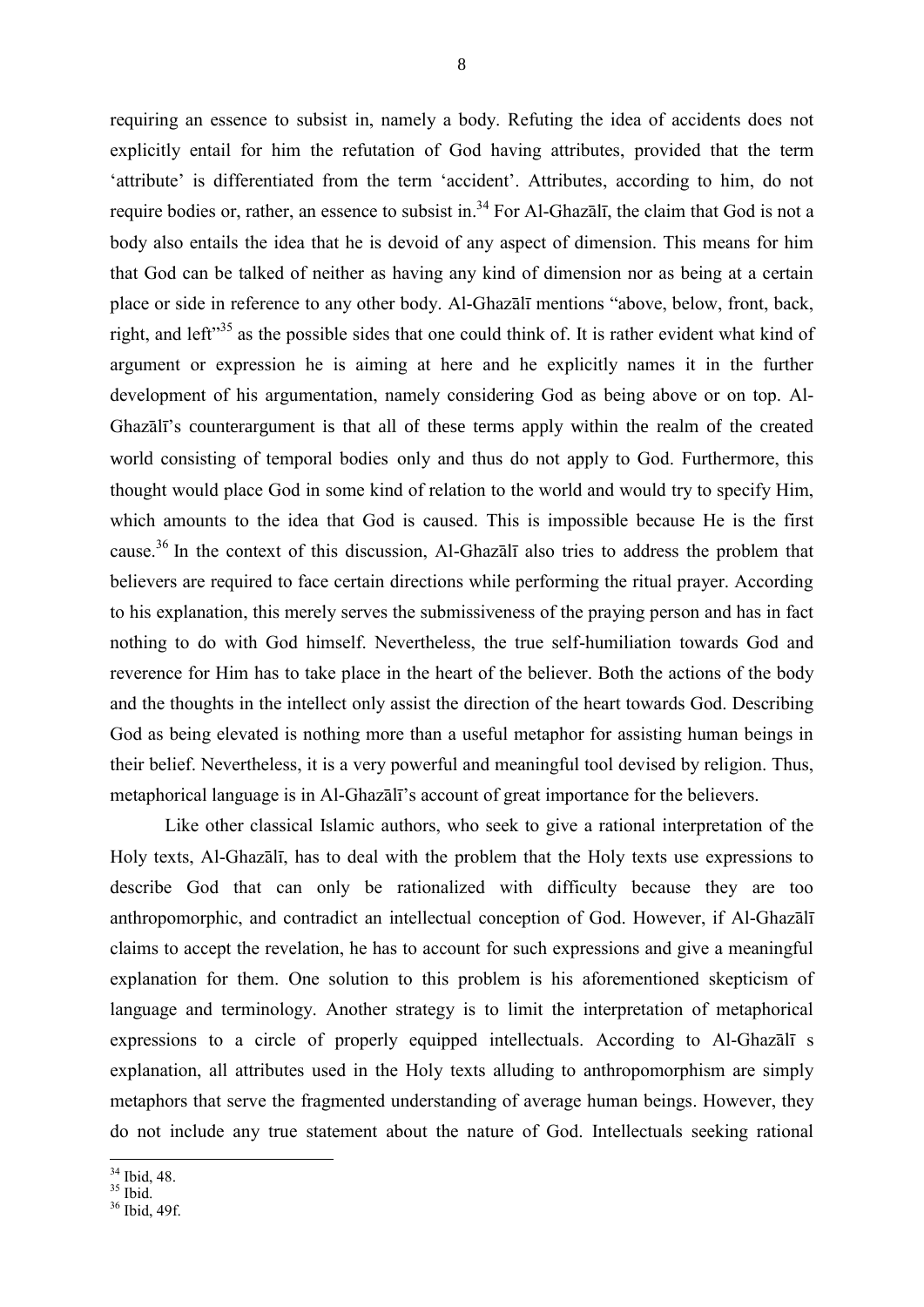insight into the divine truth are expected to leave such thoughts aside, as Al-Ghazālī formulates very clearly: "The expression is borrowed metaphorically for that purpose. The one who has intellectual wholeness and linguistic discernment is not overwhelmed by these matters. Rather, he understands their meanings by relying on his intuition."<sup>37</sup> Thus, the truth behind the metaphors is intelligible for the intellectual only, and only he is capable of interpreting them properly. This correlates with statements that Al-Ghazālī also makes in later works, for example, in *Iljām al-'awāmm 'an 'ilm al-kalām* (Warding off the Masses from the Sciences of Theology/Restraining the Ordinary People from the Sciences of Theology) or in *Fayṣal al-tafriqa bayna al-Islām wa-l-zandaqa* (The Criterion of Distinction between Islam and Clandestine Unbelief), where he focuses on this question. There, he formulates that only intellectuals or well-trained scholars are capable of interpreting the anthropomorphisms of the Holy texts as metaphors and thus of understanding their true meaning.<sup>38</sup> What is interesting about this remark in the *Iqtiṣād* is the fact that intuition builds the basis of the understanding of the intellectual.<sup>39</sup>

Al-Ghazālī's example of the interpretation of the expression that 'God is seated upon a throne' further illustrates this aforementioned idea. Al-Ghazālī feels the need to elaborate that the fact that God is not corporeal necessarily also includes the idea that He does not reside upon a throne. This discussion is also interesting because he explicitly states here the attributes one could actually mention while speaking about God. In this context, he offers the notion that one should differentiate between common and 'learned persons'. As regards the former, allegorical interpretations devoid of misleading anthropomorphisms should be given because these people, according to Al-Ghazālī, neither have the intellectual capacity to conceive intelligibles nor do they even understand the proper meaning of different words in the Arabic language. <sup>40</sup> Thus, their failure is twofold: linguistic and intellectual. According to Al-Ghazālī, 'learned persons', on the other hand, should be capable of differentiating between the literal and metaphorical meaning of certain expressions used in Qur'ān or Hadīth to describe God. Thus, the intellectuals should be able to discover the intelligibles. Al-Ghazālī makes this clear by discussing other anthropomorphic expressions, which talk of God as having fingers or a hand, as running and descending, or as having a desire, for example. None of these expressions conveys anything about God's attributes. They are only metaphorical means to serve the understanding of humans who are not purely intellectual. As for the

 $^{37}$  Ibid, 58. "بديهة" is the term Al-Ghazālī uses in this instance for intuition. Atay, 55.

<sup>&</sup>lt;sup>38</sup> See Griffel, pp. 267-268. For a similar valuation see also Campanini, Massimo, "Al-Ghazzâlî", in: Seyyed H. Nasr and Oliver Leaman (ed.), *History of Islamic Philosophy*, London: Roudledge, 1996 (= Routledge History of Philosophies, 1), pp. 258–274.

<sup>&</sup>lt;sup>39</sup> Intuition as a form of acquiring knowledge about the Divine becomes more important in Al-Ghazālī's later works.

 $40$  Yaqub, 56.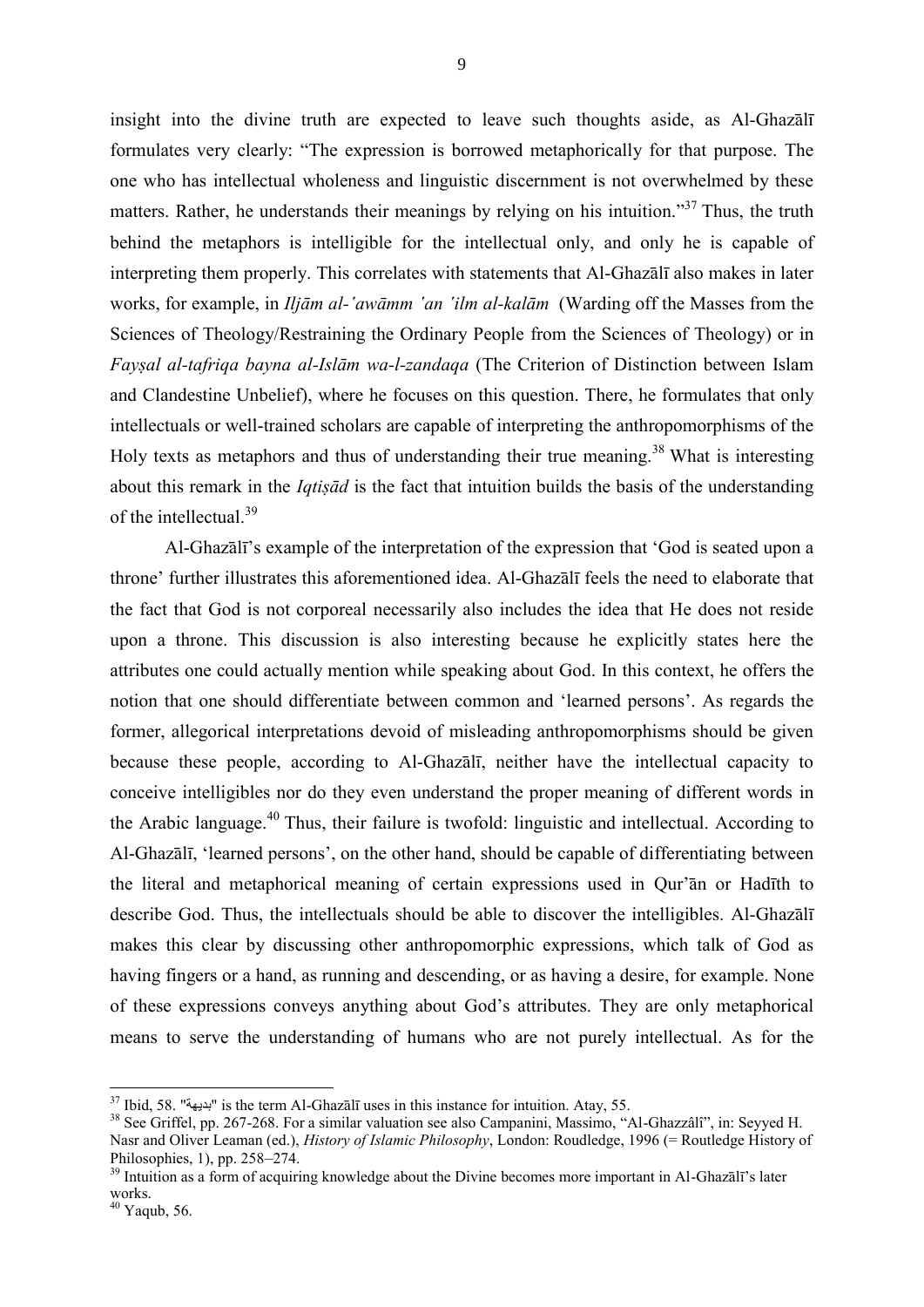expression referring to God as being seated upon a throne, Al-Ghazālī claims that only three metaphoric explanations are possible, namely knowledge, will, and power. The notion of knowledge and will would be incompatible with the meaning of the word. The only possible interpretation, therefore, is that it is a metaphor for divine power, at least for those with the appropriate philological training in Arabic as Al-Ghazālī claims.<sup>41</sup> Thus, it becomes evident that both philological and philosophical education are important requisites in Al-Ghazālī's opinion for the ability to gain knowledge about God through the interpretation of the figurative language of the Holy texts.

In the ninth proposition, Al-Ghazālī focuses on the metaphorical visibility of God. According to him, the visibility refers neither to the divine acts nor to the divine attributes. Nevertheless, it must be assumed because anything with an existing essence has to be potentially visible by definition.<sup>42</sup> Al-Ghazālī defines visibility here as the possibility of being cognized. He argues that God, his essence, and attributes can very well be the object of human knowledge and therefore cognizable. Knowledge itself is a form of perception that ranks higher than imagination and, according to Al-Ghazālī, one can also call it "vision"<sup>43</sup> if it is marked by clarity and perfection.<sup>44</sup> Al-Ghazalī brings very clearly religious thinking and Aristotelian epistemology together here. Interestingly enough, according to this account, one can gain knowledge about God and this knowledge ranks higher than imagination. Nevertheless, it can be represented in large part only by the means of figurative language. Al-Ghazālī's discussion in the tenth proposition focuses on the oneness of God. He claims that being one is something superadded to the essence of God, but not one of His attributes.<sup>45</sup> Oneness signifies the impossibility of speaking about Him in terms of quantity, perimeter, or extension and therefore also in terms of divisibility, because divisibility assumes quantity according to Al-Ghazālī. Furthermore, oneness includes the impossibility of attributing something that equals or complements God.

#### 3. Al-Ghazālī's theory of divine attributes

The second part of *Al-Iqtiṣād fī al-i'tiqād* is devoted to the detailed discussion of the singular divine attributes one may actually ascribe to God. One can find the underlying doctrine for Al-Ghazālī's notion of divine attributes in *Ash'arite* theology. The *Ash'arite* thinkers considered life, knowledge, will, power, speech, hearing, and seeing to be additional

 $^{41}$  Ibid, 59.

 $42$  Ibid,  $63$ .

 $^{43}$  Ibid, 68. Atay, p. 68 "رؤية".

<sup>44</sup> As an additional argument, Al-Ghazālī claims that revelation substantiates this understanding, taking Moses as an example. Yaqub, 70.

 $45$  Ibid,  $73$ .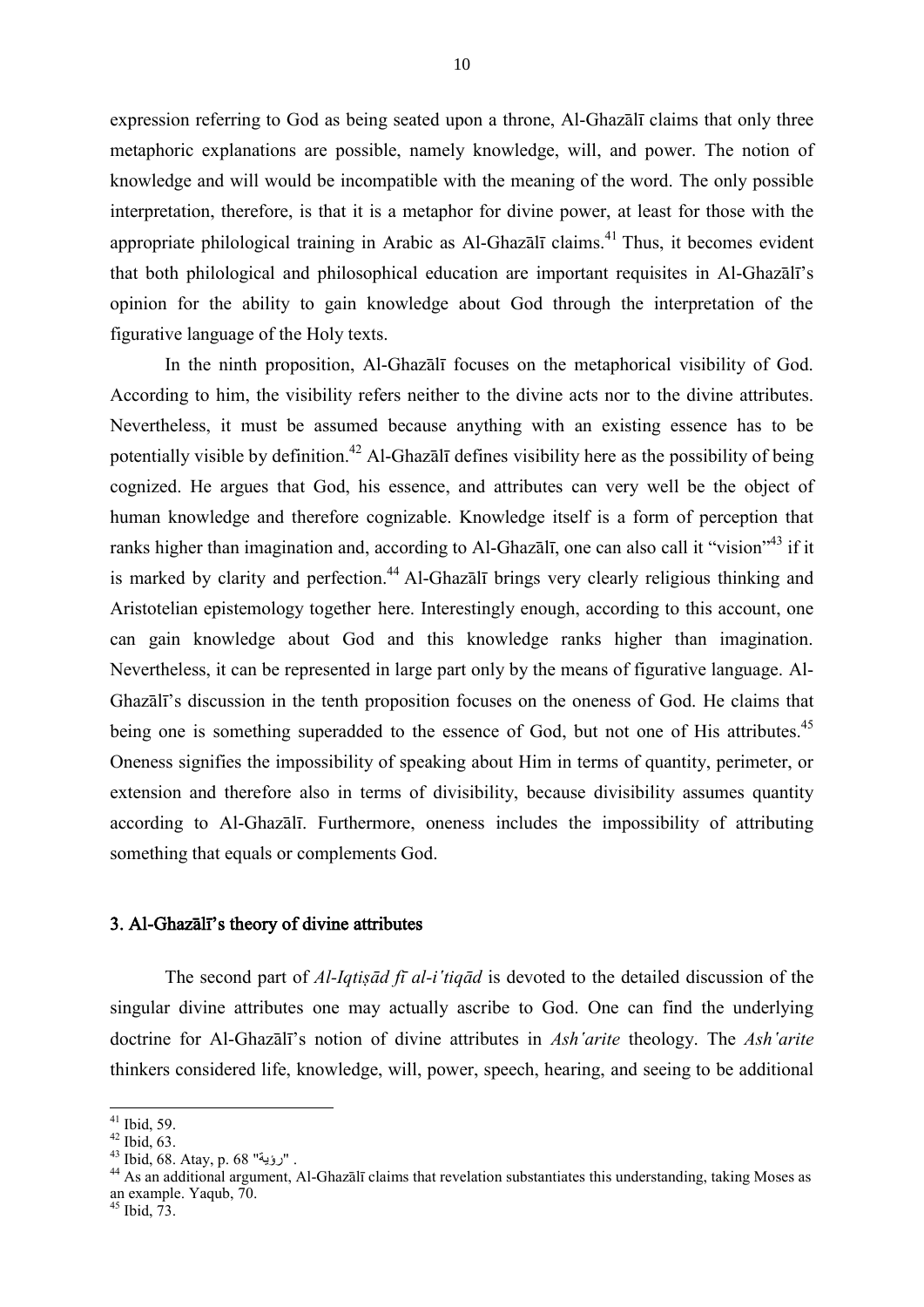$(z\bar{a}'')$  attributes to God's existence, which all exist eternally.<sup>46</sup> In the first part of the book, Al-Ghazālī had already expressed the idea that the attributes are co-eternal with His existence, by saying that "[...] the Exalted is eternal in His attributes  $\left[... \right]$ "<sup>47</sup>. In his discussion, Al-Ghazālī focuses on the aforementioned ones as superadded attributes as much as on God's essence, existence, unity and eternity. This non-identity with essence was supposed to support the notion that the world is not eternal, but created, which Al-Ghazālī developed against the philosophical schools.<sup>48</sup> He starts the discussion by claiming:

We claim that God is knower, powerful, living, willer, hearer, seer, and sayer. These are seven attributes. A consideration of them branches into theoretical reflections on two matters. One of them concerns what is specific to each attribute. The second concerns what is common to all the attributes.<sup>49</sup>

However, Al-Ghazālī does not start his further elaboration of the mentioned attributes with an explication of knowledge but of power. The attribute of power constitutes for Al-Ghazālī the basis of the other six attributes. Consequently, he devotes a much longer discussion to it than to the others and develops an argument that he had already started in the first proposition of the first book. There, he had already discussed God's infinite power to bestow existence upon beings as a divine attribute.<sup>50</sup> Al-Ghazālī argues that any masterly work has to proceed from a powerful agent. Since the world has to be considered as a masterpiece because it proves to be perfect and well-arranged, one has to assume that it necessarily was brought about by a powerful agent. This bringing into existence cannot, according to Al-Ghazālī, be assumed to take place by God's eternal essence, since anything enacted by the eternal essence would necessarily need to be eternal itself. However, as Al-Ghazālī had already proven previously, one cannot assume the eternity of the world. Thus, the world has to be enacted by an attribute superadded to his essence, namely power. The divine power ranges over everything possible, namely all contingent things: which are substances, accidents, their movements and alike. In contrast, impossibilities do not underlie God's power.

Al-Ghazālī's argumentation on this point has some similarities with considerations about possibility, impossibility and necessity that Ibn Sīnā undertook in his major metaphysical work, the *Ilāhiyyāt*<sup>51</sup> . He focuses on these concepts especially in Book I, 4-7 of this work, starting from the assumption that all three condition each other circularly*.* The necessary brings the possible into existence "because the necessary points to the assuredness

 $^{46}$  Marmura, "Al-Ghazali", p.141.

 $^{47}$  Yaqub, 60.

<sup>48</sup> Marmura, "Al-Ghazali", p.141f.

 $^{49}$  Yaqub, 79.

 $50 \text{ Yaqub}$ , 39.

<sup>51</sup> Avicenna, *The metaphysics of The healing/al-Shifā': al-Ilāhiyyāt*. A parallel English-Arabic text translated, introduced, and annotated by Michael E. Marmura, Provo, Utah: Brigham Young Univ. Press, 2005.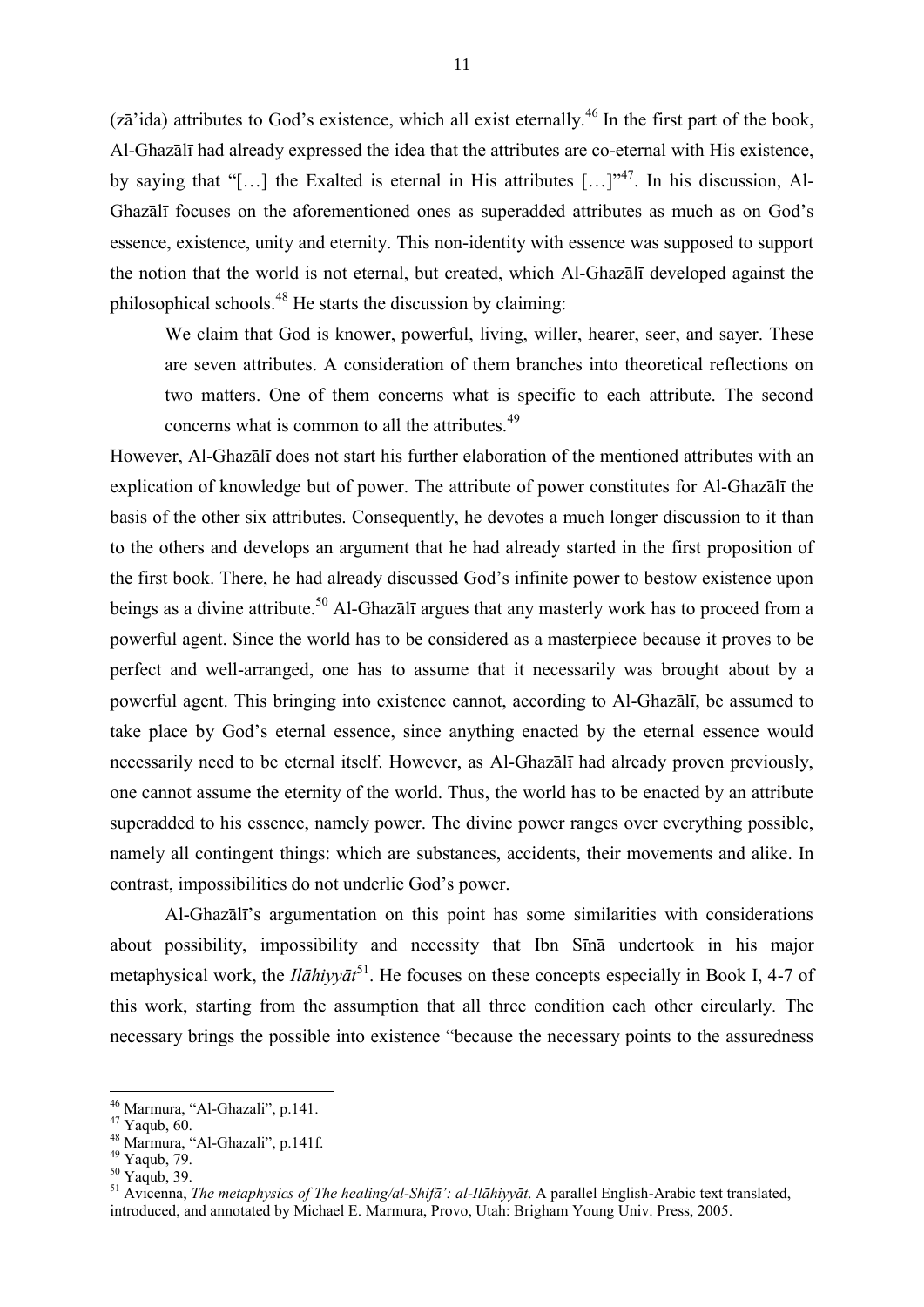of existence"<sup>52</sup>. Here he seems to have unfolded a double concept of possibility.<sup>53</sup> For Ibn Sīnā, God as the only necessary being has imagined all possible things during the creation and they become real in the world. Thus, there is a concept of possibility, which is opposed by reality. However, there also exist impossible things. Impossible are all those things that cannot be thought without contradiction, neither by God Himself nor by human beings. This is to say that possibility is opposed, on the other hand, by impossibility. God did not actually necessitate everything to come into existence that one can possibly think of. Thus, there remain three categories of things: the absolute necessary, namely God, the possible things that he necessitates, and the possible things that are not necessitated by him.<sup>54</sup> For Al-Ghaz $\bar{a}I\bar{b}$ alike, the number of possible beings is infinite, while the number of actual ones is not. A wrong understanding of the ever-enduring divine creative power and of the differences between possible and real objects represents for him again a problem of wrong terminology. It is again the mistake of investigating terms instead of underlying ideas.<sup>55</sup>

Al-Ghazālī clarifies the aforementioned further by defining the term impossibility. According to this definition, impossible are all conditioned things if their condition is missing. Thus, one could not speak of God causing impossible things. One of Al-Ghazālī's examples is that even God cannot occupy a place with something as long as it is occupied with something else; the prior evacuation of the place constitutes the condition for occupying it with something else.<sup>56</sup> This ultimately means that God does not act contrary to the perfect, rational order underlying the world, which is a product of his attribute of power. Al-Ghazālī's explanations on this point can also be understood as contemplation on the relation between the possible and the contingent reality. One may think about all possible things without contradictions, but this is not to say that those are necessarily real. Al-Ghazālī reserves the causative agent power, which he describes here, to God. It has to be differentiated from the power that human beings and to a certain degree also animals, are bestowed with.<sup>57</sup> Human power and its very objects are contingent possible things, which are caused by God and as

 $^{52}$  Ibid, S. 28. "الألن الواجب يدل على تأكد الوجوب " Ibid, S. 28. "فتاكد الوجوب " " as "certainty of existence". See Davidson, Herbert Alan, *Proofs for eternity, creation, and the existence of God in medieval Islamic and Jewish philosophy*, New York: Oxford University Press, 1987, p. 293.

<sup>53</sup> See Schmidt-Biggemann, Wilhelm, "Grund und Urgrund. Zur Metaphysik des Möglichen", in: Julian Nida-Rümelin and Elif Özmen (ed.), *Welt der Gründe*, Hamburg: Meiner, 2012, pp. 183–200, here pp. 187–188.

<sup>54</sup> Acar, Rahim, *Talking about God and talking about creation. Avicenna's and Thomas Aquinas' positions*, Leiden: Brill, 2005, p. 88.

<sup>&</sup>lt;sup>55</sup> Al-Ghazālī writes: "This mistake occurs for someone who looks at the meanings of expressions [...]". Yaqub, 39.

 $\frac{56}{1}$  Ibid, p. 101.

<sup>&</sup>lt;sup>57</sup> For the question of agent power in Al-Ghazālī see Druart, Thérèse-Anne, "Al-Ghazali's Conception of the Agent in the *Tahafut* and the *Iqtisad*: Are People Really Agents?" in: *Arabic Theology, Arabic Philosophy: From the Many to the One: Essays in Celebration of Richard M. Frank*, ed. by James E. Montgomery (Orientalia Lovaniensia Analecta), Leuven: Peeters, 2006, pp. 425–40. See also Marmura, Michael E., "Ghazali's Chapter on Divine Power in the *Iqtiṣād*", in: *Arabic Sciences and Philosophy*, Volume 4, Issue 02, September 1994, pp. 279–315.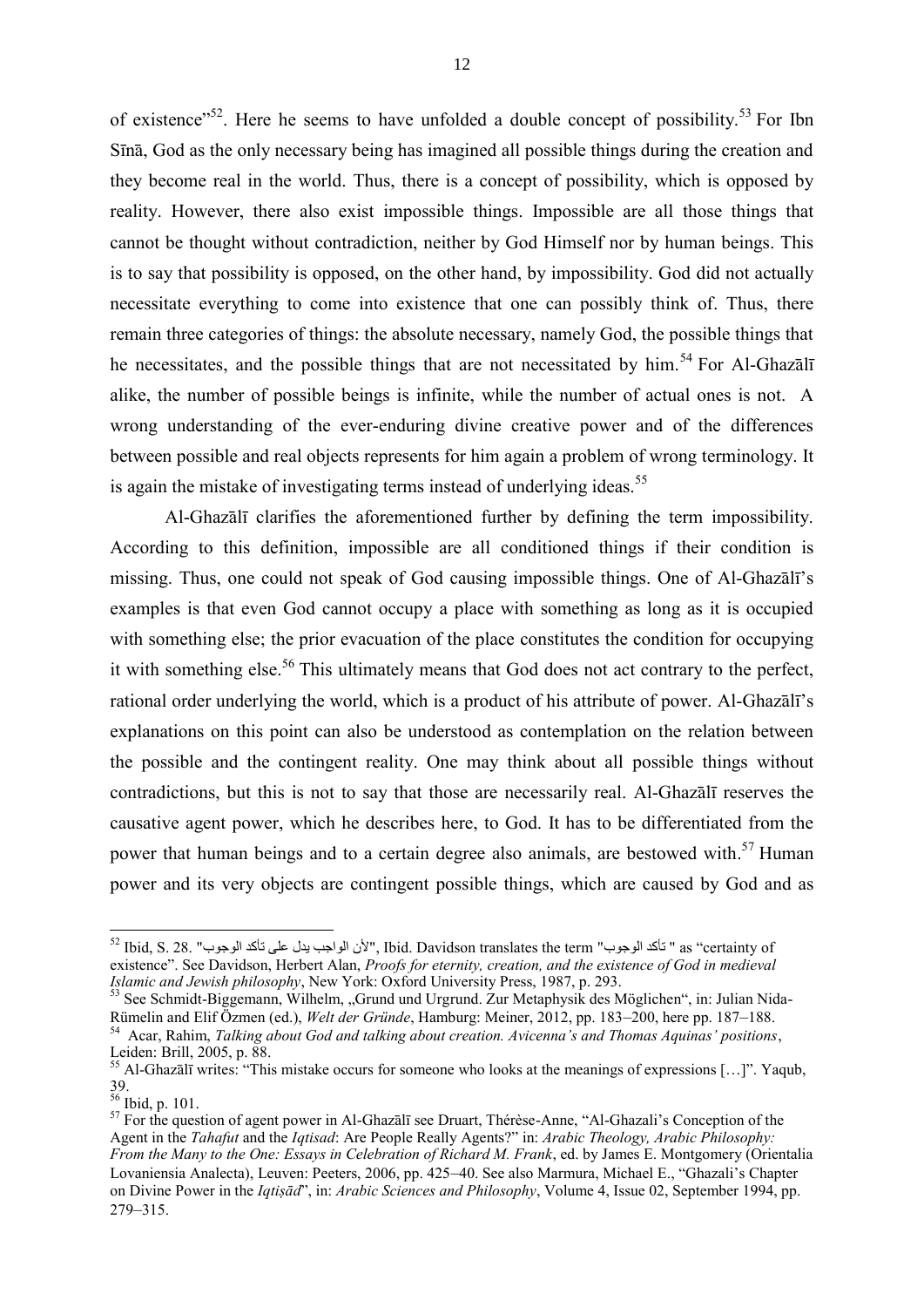such are products of divine power. Their power is only acquired from God. Only he genuinely creates and causes with His power.

Divine knowledge is the second attribute that Al-Ghazālī discusses. This discussion does not focus so much on the question of why one could consider knowledge as a divine attribute but rather on the contents of this knowledge. He argues that divine knowledge includes all possible objects of knowledge, existent and non-existent ones. The existent things include the eternal things, namely God's essence and His attributes, and the contingent things.<sup>58</sup> The latter ones He knows by necessity, because they are a product of His power. Since this means that He knows things other than Himself, He must necessarily also know His own essence and attributes. While the existent possible might be finite, the non-existent possible is not. Therefore, Al-Ghazālī concludes that God also knows the infinite.

Life is the third divine attribute to which Al-Ghazālī devotes his attention. This discussion is very short and just revisits the arguments formulated earlier on. One could consider this a sign for the fact that it was not a matter of debate between the *Falāsifa* and the *Ash'arites* as Al-Ghazālī indicates himself by saying: "No one who accepts that He is a knower and powerful denies this"<sup>59</sup>. Al-Ghazalī defines living as consisting in selfconsciousness and knowledge of the self and other. Since this knowledge is already established, God has to be living.

Al-Ghazālī's discussion of will as the fourth attribute is based on the assumption that God's enacting of things is always connected to minimally two different possibilities. It is of great importance for his discussion, because he uses it to argue again against the eternity of the world. Since it cannot be assumed that two opposite things exist concurrently, one has to assume the existence of something that prevails or decides between the options. According to Al-Ghazālī, this prevailing factor can be neither God's essence nor the attributes of power or knowledge. The relation between these and two possible things is always the same. God always has the same power to enact opposites and always knows them in equal measure. The enacting will has by necessity to be an attribute different from God's essence. Would it be part of his essence the enacted world would be eternal. Since this cannot be the case, God's enacting will has with necessity to be a superadded attribute. This will is in itself "eternal and attaches to the occurrents at specific times".<sup>60</sup> Al-Ghazālī concludes from the above that every contingent thing has to be considered as an object of God's will. This would also include evil and sins. This explanation also answers the question about the relation between possibility and reality, which was already raised in the context of the attribute of power. It is God's will

<sup>&</sup>lt;sup>58</sup> This idea was already famously promoted by Ibn Sīnā. For a closer discussion of Al-Ghazālī's reliance on Ibn Sīnā concerning the divine attributes of power, knowledge and will see Frank, Richard M., *Creation and the cosmic system: Al-Ghazâlî & Avicenna*, Heidelberg: Winter, 1992, pp. 77–82.

 $\frac{59}{10}$  Yaqub 105.

 $60$  Ibid, p. 109.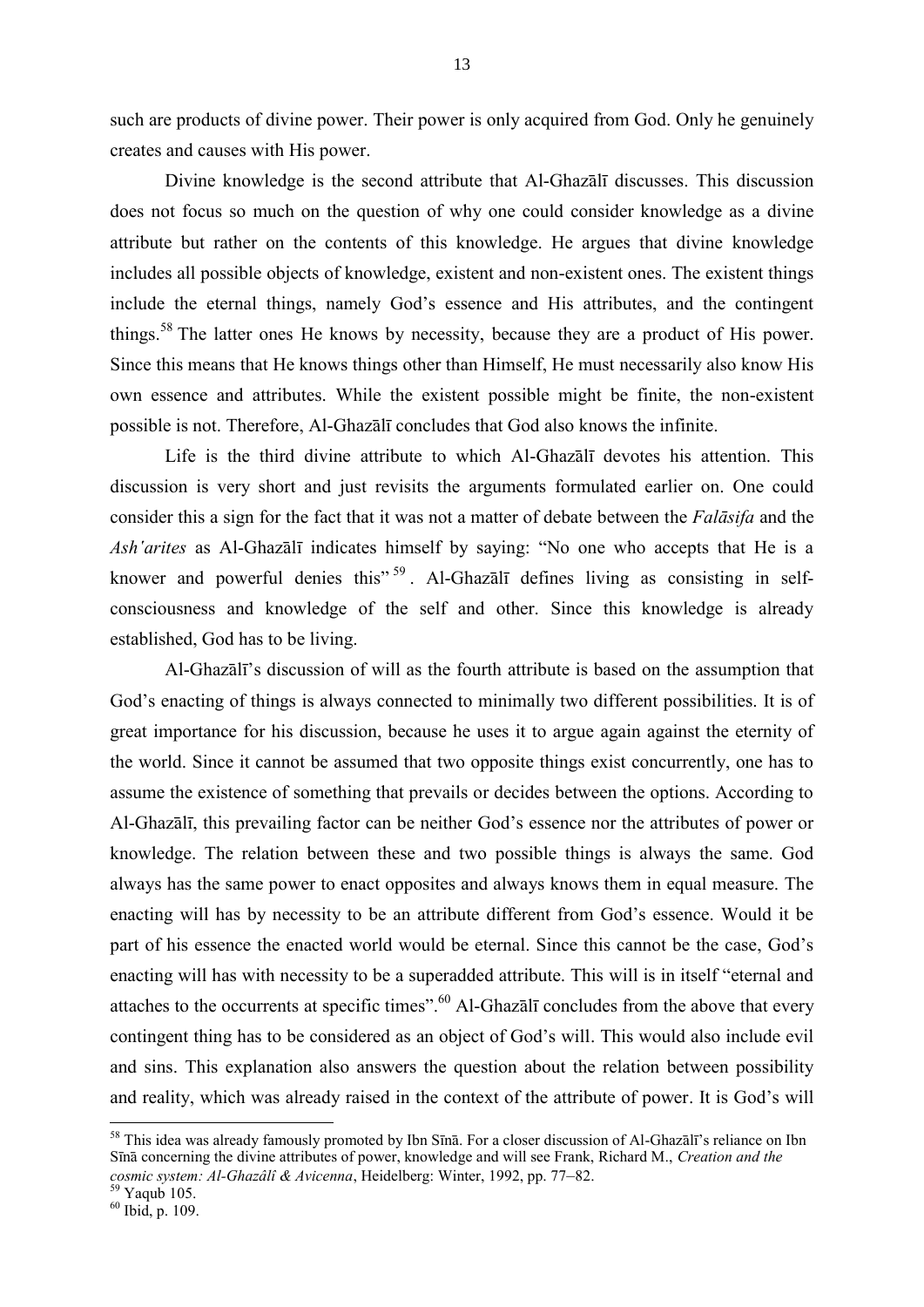that brings into reality the possible things that he knows and has power over. This is one area where Ibn Sīnā and Al-Ghazālī differ significantly, although in general they have much in common on the question of possibility and impossibility. Unlike Ibn Sīnā, Al-Ghazālī emphasizes the role of God's will. Thus, the world is not merely a consequence of God's knowledge, but a result of His will.<sup>61</sup> However, at the end of the third treatise of the *Iqtisad*, Al-Ghazālī lays out that even God in His free will has to comply with the constraints of logical possibility. Given the fact, that God wills certain things during the process of creation, this makes other things impossible, even if they might have been possible in an absolute sense.

Against what Al-Ghazālī himself has declared in the introduction of his book, namely that only an argument based on reason is universally applicable, he refers to the revealed text to substantiate his claim for the divine attributes of seeing and hearing. Seeing as much as hearing seem in his account to be separate attributes, but underlie the attribute of knowledge. He claims himself that they are "[…] a form of completion for knowledge and the imagination<sup>"62</sup>. Objections to his argumentation according to his own conviction are "not raised by a believer"<sup>63</sup>. This ultimately means that belief and theoretical reflection are necessary for one to be convinced of these attributes. Thus, the impression arises that Al-Ghazālī argues for seeing and hearing as attributes because the theological convention requires him to do so. He neither openly wants to contradict the revealed text nor to accept the conclusion of a depiction without these features, namely of an impersonal, philosophical God. Nevertheless, the argumentation is not very persuasive and lacks detail.

Al-Ghazālī explains the attribute of speech in a similar way, relying on traditional theological argumentation. He claims that the tradition of Messengers requires that there be a conceivable message to be transmitted. Nevertheless, he restricts the assumption of God having the attribute of speech by saying that speech can consist either of sound and letters or of inner speech. While all is true for human beings, in the case of God, one can only think of inner speech. Since this inner speech is common to God and humans alike, messengers can conceive and transmit it. It contains nothing more than the capacity to intellectually combine terms and form concepts and thus is a form of knowledge. However, Al-Ghazālī very clearly opts here for a metaphorical interpretation of divine speech.

Al-Ghazālī does not fail to address the question of why it is not permissible to ascribe attributes other than seeing, hearing and speaking to God if all other creatures have more than these attributes. His claim is that such an argument would simply allude to  $\overline{\phantom{a}}$ 

<sup>61</sup> See Griffel, p. 234. For a discussion of this problem in Al-Ghazālī's *Tahāfut al-falāsifa* see Kukkonen, Taneli, "Possible Worlds in the *Tahâfut al-falâsifa*. Al-Ghazâlî on Creation and Contingency", *Journal of the History of Philosophy* 38.4, 2000, pp. 479–502.

 $62$  Ibid, p. 112.

 $63$  Ibid.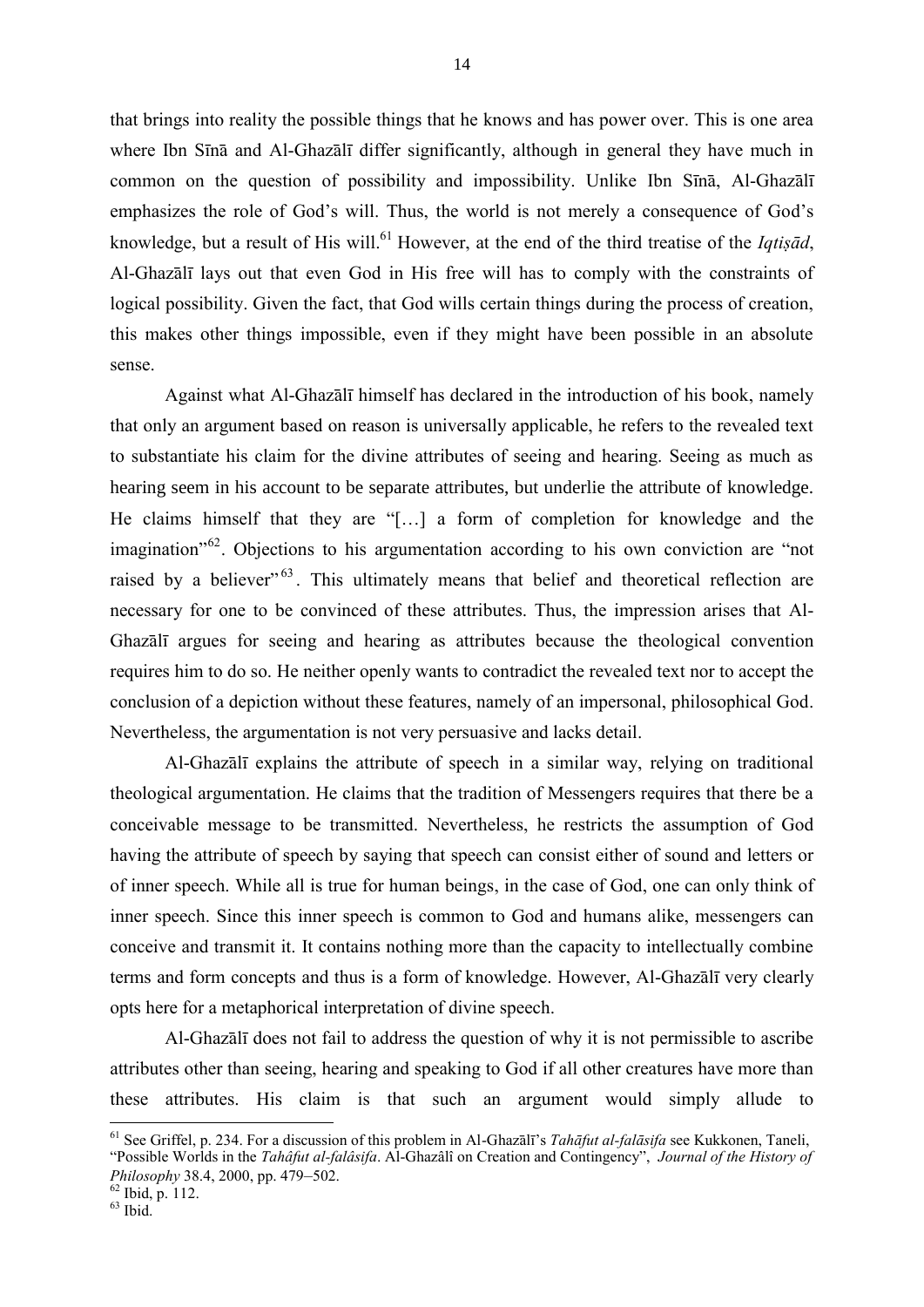anthropomorphism.<sup>64</sup> Why this is not true for the other three is a question to which Al-Ghazali gives no answer. However, if one takes Al-Ghazālī's own declaration seriously that reason prevails over revelation, one gets the impression, that he does not wholeheartedly defend the last three attributes as actual separate attributes. They rather merely seem to function as a further metaphorical description of the attribute of knowledge. Thus, the list of attributes that Al-Ghazālī fully substantiates would include only power, knowledge, life, and will. The addition of the other three attributes looks like an attempt to reconcile the implications of a Neoplatonic-Aristotelian theology with monotheistic thinking.

Al-Ghazālī's discussion ends with a section on common properties of the attributes. This is an interesting passage, particularly with regard to Halevi because it contains arguments that also appear in his account. According to Al-Ghazālī, the seven divine attributes have four common properties. The first property contains the idea that the attributes are superadded to God's essence and are not part of His essence. From his presentation, this claim is mainly directed against the *Mu'tazila* and the *Falāsifa*. Al-Ghazālī's explanation of the second property comprises the concept that all attributes necessarily subsist in God's essence. Eternity presents the third common property of the divine attributes. According to Al-Ghazālī, they necessarily must be eternal because one cannot consider them as contingent and therefore as only possibly existing. Instead, one has to assume that they are necessary because, by definition, a necessary essence cannot have possible attributes. There exist no other eternal attributes. In the discussion of the fourth property of the divine attributes, Al-Ghazālī focuses on the question of the categorization of the divine names. Names of God that might seem to be attributes themselves are only derivations and exist sempiternally, which is to say that they endure forever. Al-Ghazālī differentiates between four categories of divine names according to their derivation. Only the first category points directly to His essence.<sup>65</sup> The second category consists of names pointing to the essence while entailing a negative addition.<sup>66</sup> According to Al-Ghazālī, calling God 'eternal', 'one' and 'self-sufficient' would belong in this category. Eternal contains two negations. On the one hand, the term stands for an existence that was not preceded by non-existence. On the other hand, it entails the notion that God is the first existence. The term 'one' excludes the notion that God has any partner or plurality. All names pointing to God's existence plus one of the seven attributes constitute the third category for Al-Ghazālī.<sup>67</sup> This includes derivations of all seven attributes like "the Living" and "the Powerful". Further examples are "the Commander" and "the Forbidder"<sup>68</sup>.

 $64$  Ibid, p. 113.

 $^{65}$  Atay, p. 157 "إلا يدل الا على ذاته".

 $^{66}$  Atay, p. 157 "سا يدل على الذات مع زيادة سلب.

<sup>.&</sup>quot;ما يدل على الوجود ، وصفة زائدة اليه من صفات المعنى" 158 Atay, p. 158

<sup>68</sup> Yaqub, 154. Atay, p. 158 "والناهى كاآلمر "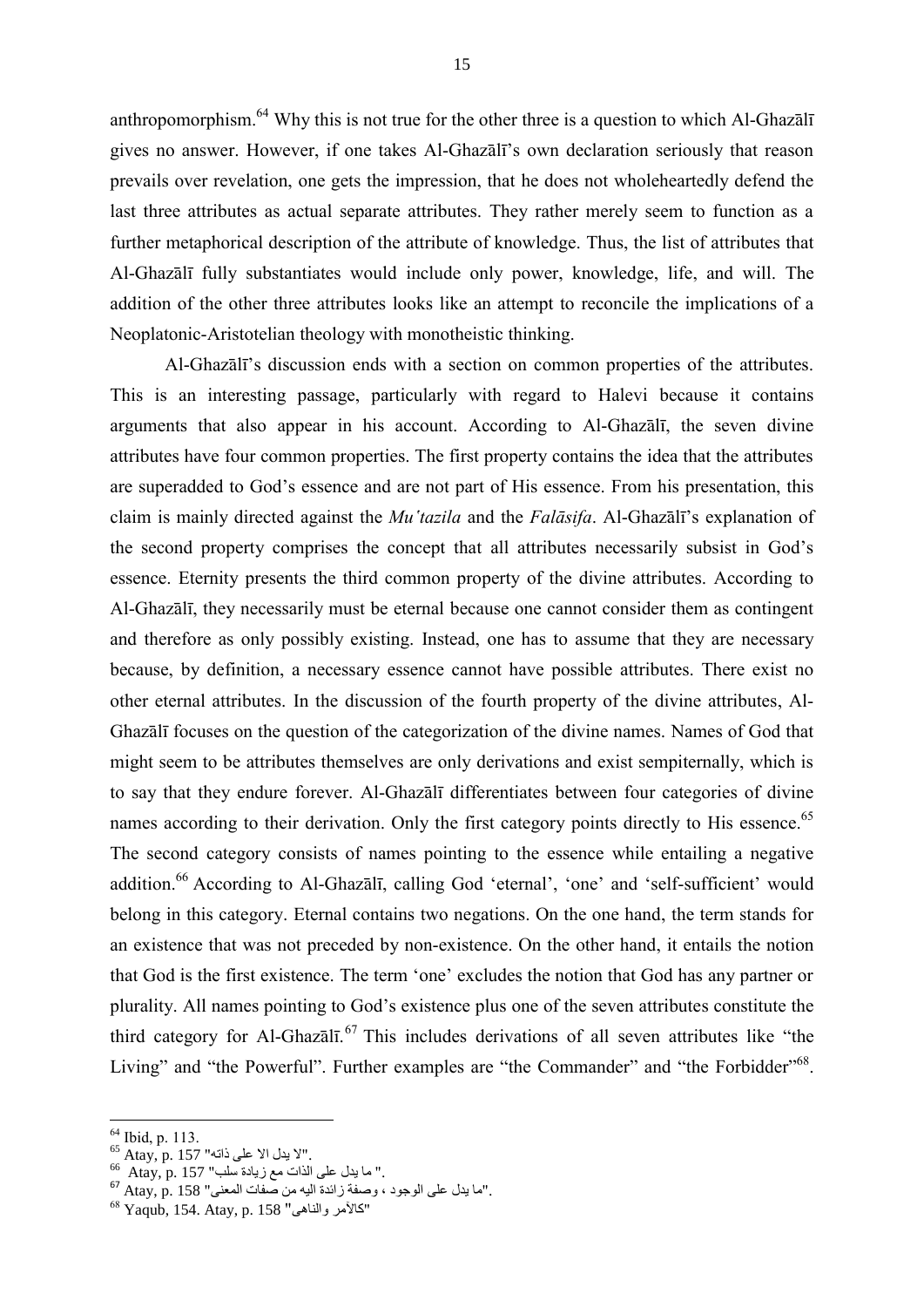The fourth category entails all names referring to God's existence in relation to a divine act<sup>69</sup>. "the Bountiful", "the Exalter" or "the Debaser"<sup>70</sup> are some of Al-Ghazal $\bar{\text{i}}$ 's examples for this category. These categories and their contents will be evident in the approach of Halevi as well.

The human inability to speak properly about God, His essence, and His attributes seems in Al-Ghazālī's account mainly to be a problem of the shortcomings, if not to say the deficiency of human language and terminology as well as of the intellectual incapacity of most human beings to understand the metaphorical language of the Holy texts. As such, one can seek insight into God and gain knowledge about Him with the help of reason and revelation if one is a properly trained intellectual. This training must apparently comprise philological as well as philosophical elements. However, it is ultimately intuition that leads to insights about the Divine. Over and beyond that, the way to speak properly about God is limited and may only be possible with the help of metaphors.

# 4. Jehuda Halevi's understanding of divine attributes

Jehuda Halevi's account in the *Sefer ha-Kuzari* (1140) does not encompass one long description of divine attributes and, in contrast with Al-Ghazālī, is not a very systematic approach. This might be because the whole book is in its very conception intended to be a non-philosophical account. It consists in an imaginary dialog between a king, who searches for absolute truth, and a representative of a philosophical position as well as one representative of each monotheistic religion. Following an elaborated discussion with all representatives, in which the greatest part is assigned to the Rabbi, the king reaches the conclusion that Judaism is the best way of arriving at the utmost truth. While unfolding his argumentation Halevi addresses the major philosophical and theological questions of his time. His line of argumentation makes clear that he aims at proving that only the acceptance of revelation leads to the discovery of truth. One might take this as a sign that Halevi remains more skeptical of philosophical methods than Al-Ghazālī. His attempt does not consist in a reconciliation of philosophical reasoning and Holy texts. Thus, for him there would be no need to search for a "moderation in belief". However, this is not to say that he advocates a completely non-rational concept of religion, since he explicitly lets the Rabbi already say in Part I of the *Sefer ha-Kuzari*: "Heaven forbid that I should assume what is against sense and

 $^{69}$  Atay, p. 158 "ما يدل على الوجود مع اضافة الى فعل من افعاله".

 $^{70}$  Yaqub, 154. Atay, p. 158 "كالجواد (...) والمعز والمذل".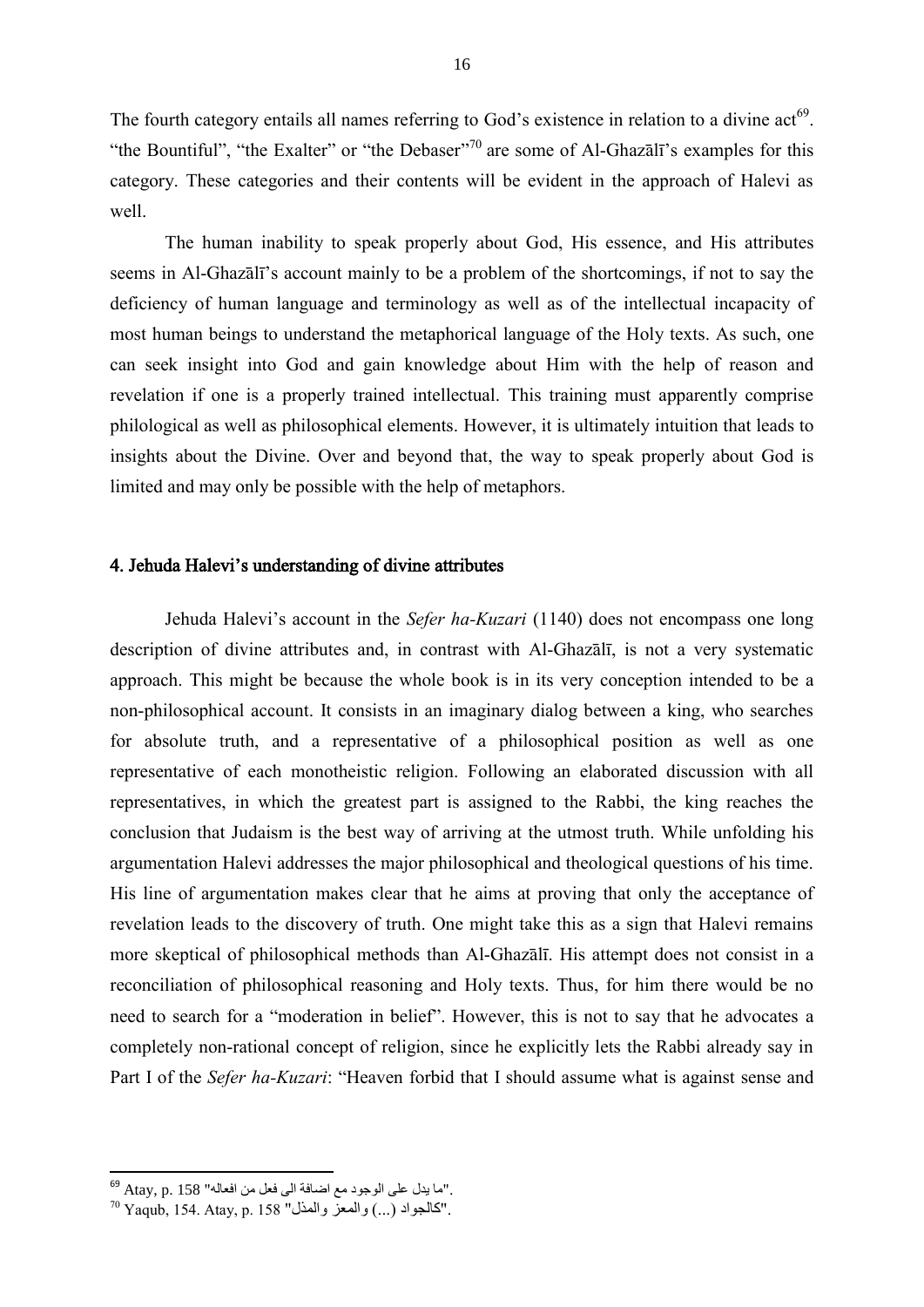reason."<sup>71</sup>. Furthermore, in his presentation of the Christian faith at the beginning of Part I one of Halevi's major criticisms focuses on the irrationality of this belief, which for him comes to the fore in the concept of the trinity. From this, one might conclude that Halevi is convinced that a meaningful religion is in itself rational. Even more, the revelation as such is the utmost expression of rationality. However, he proves to be much more skeptical of philosophical and scientific methods of his day than Al-Ghazālī. He calls demonstration "the mother of heresy and destructive ideas"<sup>72</sup> and asserts that revelation is more reliable than philosophical thinking by saying: "[...] a prophet's eye is more penetrating than speculation"<sup>73</sup>. Furthermore, in Part II of the *Kuzari* in a longer discussion about the determination of the datum line he criticizes astrological methods and reaches the conclusion that all scientific undertakings that divert from revelation and take refuge in speculation are fallible.<sup>74</sup> Thus, no meaningful thinking outside of the framework of the revelation seems possible for Halevi.

There are certain remarks about qualities attributed to God in different sections of the *Kuzari*. Only one short section at the beginning of Part II explicitly focuses on the question of attributes.<sup>75</sup> This section is not connected with the previous and following argumentation of the book. It appears more like an insertion. <sup>76</sup> Halevi takes the opposite approach to Al-Ghazālī. He does not begin by clarifying his premises but by specifying the attributes that are usually ascribed to God. It is only during the further development of the text that one indirectly learns what the fundamental premises for his statements are. Halevi also does not give a detailed description of the individual attributes. Nevertheless, one can find in his approach the same topics and questions expressed as in Al-Ghazālī's text: God's power, knowledge, life, will, seeing, hearing, speech, essence, existence, unity, and eternity as much as cause. We shall also see that the categories of attributes that Halevi develops are similar to Al-Ghazālī's categories of divine names. Thus, the related terminology may be a clear sign of a transfer from Al-Ghazālī's to Halevi's account.

Halevi starts his argumentation in Part II with the very question with which Al-Ghazālī had ended his account, namely a discussion about the names of God. He proves to be very much aware of the fact that a rational interpretation of the expressions used in the Bible

 $\overline{\phantom{a}}$ <sup>71</sup> All references to the *Kuzari* are by book and paragraph. Hallevi, *Book of Kuzari* I, 89. For quotations from the Judeo-Arabic original text, I refer to the edition of David Baneth. Ha-Levi, Judah, *Kitāb al-radd wa-'l-dalīl fī 'ldīn al-dhalīl (al-Kitāb al-Khazarī)/ The book of refutation and proof on the despised faith*, edited by David H. Baneth, Jerusalem: Magnes Press, 1977.

<sup>72</sup> Hallevi, *Book of Kuzari*, IV, 3.

 $\frac{73}{1}$  Ibid, IV, 3.

 $74$  Halevi formulates: "Do not quote against me those recent astronomers, the thieves of science, though their theft was unintentional. They found, however, their science in a precarious condition, since the eye of prophecy was stricken with blindness; so they had recourse to speculation, and composed books on the strength of it. In contradistinction to the Torah, they considered China as the original home of the calculation of the days." Ibid, II, 20.

 $75$  Compare Ibid, II, 1–7.

<sup>76</sup> See also Silman, Yochanan, *Philosopher and prophet: Judah Halevi, the Kuzari, and the evolution of his thought*, Albany, NY: State Univ. of New York Press, 1995, p. 120.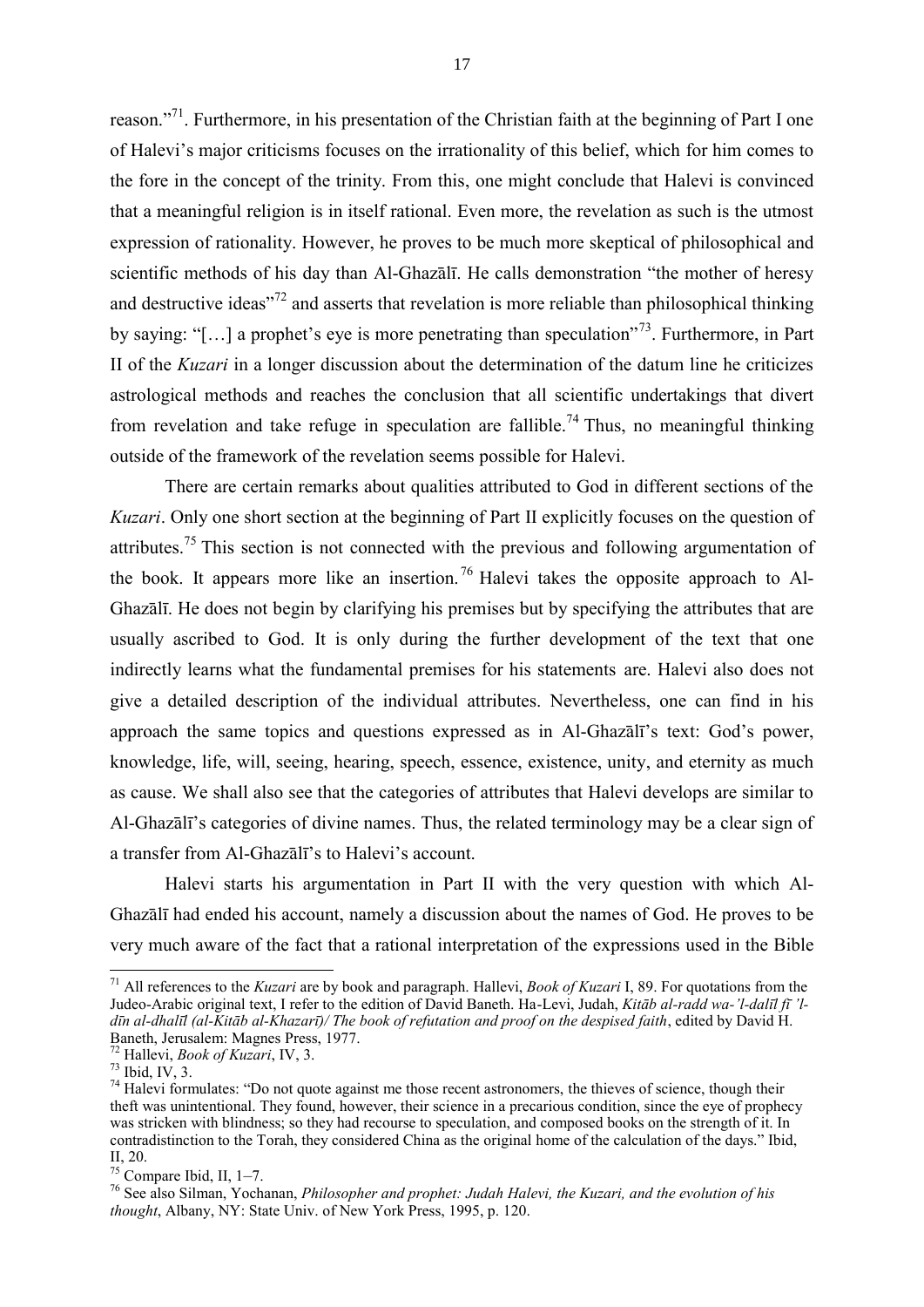to describe God is more than problematic. He goes even further than that.<sup>77</sup> From the very beginning, he makes it clear that a discussion of divine attributes poses a challenge in itself, because it alludes to anthropomorphism. According to him, it cannot be fully justified either from a rational or from a juridical standpoint. Halevi writes:

The first of these questions referred to the names and attributes ascribed to God and their anthropomorphistic forms, which are unmistakably objectionable alike both to reason and to law.<sup>78</sup>

Thus, although Halevi claims to rely completely on revelation, he feels the need to account for anthromorphic expressions and opts for a rational interpretation of divine attributes.

Halevi claims that all but one divine name are predicates and attributive descriptions that human beings ascribe to God because of the way in which they feel affected by him. Only the Tetragrammaton constitutes an exception to this. One cannot truly speak of God as being compassionate or merciful. Such properties are qualities of the human soul only, which is subject to change. In contrast, God is by necessity unchangeable. Therefore, one cannot speak of Him as having such properties. Thus, the human language is misleading here.

According to Halevi, one can divide all attributes ascribed to God into three different categories. Apart from these three explicitly mentioned categories, there is an additional category. This category includes the Tetragrammaton and its meaning. However, Halevi claims to postpone its further description to a later point of the argument and he actually focuses on it in Part IV. The first category he discusses consists in the attributes of action. Halevi calls them "creative"<sup>79</sup> attributes. This category includes all attributes deduced from divine acts that affect human beings by way of a natural medium. His examples include "'making poor and rich, exalting or casting down', 'merciful and compassionate'".<sup>80</sup> These examples are strongly reminiscent of those that Al-Ghazālī had used for the similarly defined category of divine names. However, Halevi emphasizes in his name for this category the effect God's actions have on human beings, and Al-Ghazālī emphasizes the divine act as such.<sup>81</sup> Nevertheless, both authors have this category and its depiction in common. Therefore, they may indeed be a clear sign of a transfer from Al-Ghazālī's to Halevi's account. This

 $77$  Halevi has a separate section in Part IV of the book, in which he extensively discusses the divine names. The difference between both passages seems to be that he relies in the second one entirely on the statement of the reavealed text and does not argue on the basis of a philosophical method as he does in Part II. See also Schwartz, Dov, *Central problems of medieval Jewish philosophy*, Leiden: Brill, 2005, p. 175.

<sup>78</sup> Hallevi, *Book of Kuzari* II, 1. Halevi uses here as well as at other instances of the text the Arabic term for law, namely אלשריעה. Baneth, p. 42 and 43.

<sup>79</sup> "Creative" is the translation offered by Hirschfeld. Hallevi, *Book of Kuzari*, II, 2. The term Halevi actually uses at this instance is "תאתיריה", Baneth, p. 43. The term *ta'ṯīrī* might be best translated as influence or effect. <sup>80</sup> Hallevi, *Book of Kuzari*, II, 2. Baneth, p. 43. Halevi uses at this instance Hebrew words as examples in the

Judeo-Arabic text, namely "מרומם אף משפיל ומעשיר מוריש", because he directly refers to the biblical descriptions of God. This makes it impossible to compare the terminology of Halevi and Al-Ghazālī directly for this example.

<sup>81</sup> What Halevi calls *ta'ṯīr*, Al-Ghazālī had called *fi'l*. However, both terms can denote effect.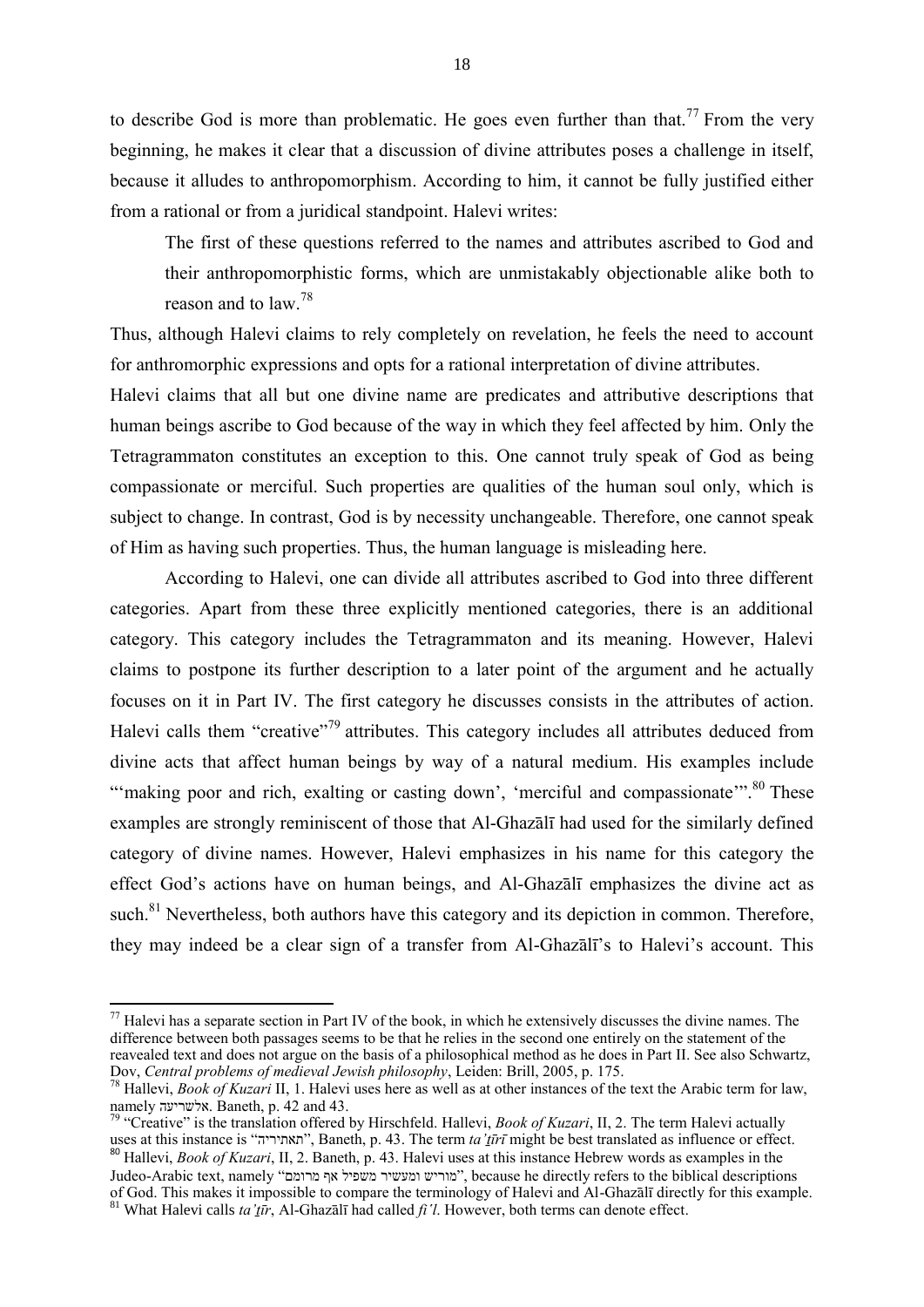possibility is substantiated by a further comparison of the other attributes mentioned by both Halevi and Al-Ghazālī.

Halevi calls the second category "relative"<sup>82</sup> attributes. These entail all attributes that are based on the way in which God is adored by human beings. He gives the example of expressions like 'blessed', 'praised', or 'holy'. In the context of his second discussion of divine names in Part IV of the book, Halevi expresses a similar conviction. Here he says, "Holy expresses the notion that He is high above any attribute of created beings, although many of these are applied to him metaphorically".<sup>83</sup> Thus, also according to Halevi's account, one has to conceive of certain expressions in the Holy texts as a metaphor. This becomes even more evident upon further investigation of his concept of attributes.

The negative  $84$  attributes form the third category according to Halevi and he devotes a longer discussion to them. He has this category in common with Al-Ghazali – terminologically and in terms of the content. This may be evidence of the transfer of a concept from Al-Ghazālī to Halevi. The very name Halevi uses here indicates the line of argumentation that is used to substantiate these kinds of attributes. They are used to disprove their opposites. According to him, attributes like 'living', 'only', 'first', and 'last' belong in this category. These attributes cannot be used for God in the usual sense in which they are used in a worldly context. Halevi's first example in this context is the attribute of 'life'. Arguing in an Aristotelian way, he claims that in the world one cannot think of life devoid of sensibility and movement. However, these are both qualities that do not apply to God because He is no body and sensibility and movement only apply to bodies. Nevertheless, one cannot conceive of God as being dead. Thus, He has to be attributed with life. For Halevi, the same is true for the concepts of light and darkness. Moreover, it is with this very example that Halevi underlines that the concept of figurative or metaphorical speech plays an important role for his negative theology. Halevi writes:

Just as a stone is too low to be brought into connexion with learning or ignorance, thus the essence of God is too exalted to have anything to do with life or death, nor can the terms light or darkness be applied to it. If we were asked whether his essence is light or darkness, we should say light by way of metaphor, for fear one might conclude that that which is not light must be darkness.<sup>85</sup>

One cannot attribute God with light because only matter is subject to light and darkness and God is not matter. However, since it would be misleading to call Him darkness, one has to

 $\overline{a}$ 

<sup>&</sup>lt;sup>82</sup> "Relative" is the translation offered by Hirschfeld. Hallevi, *Book of Kuzari*, II, 2. The term Halevi actually uses at this instance is "אצאפיה", Baneth, p. 43. The term *'azifa* might be best translated as 'approach' or 'come near'.

<sup>83</sup> Hallevi, *Book of Kuzari*, IV, 3.

<sup>84</sup> The term Halevi uses at this instance is "םלביה", Baneth, p. 43. The term *salbī* stands for "negative".

<sup>85</sup> Ibid*,* II, 2.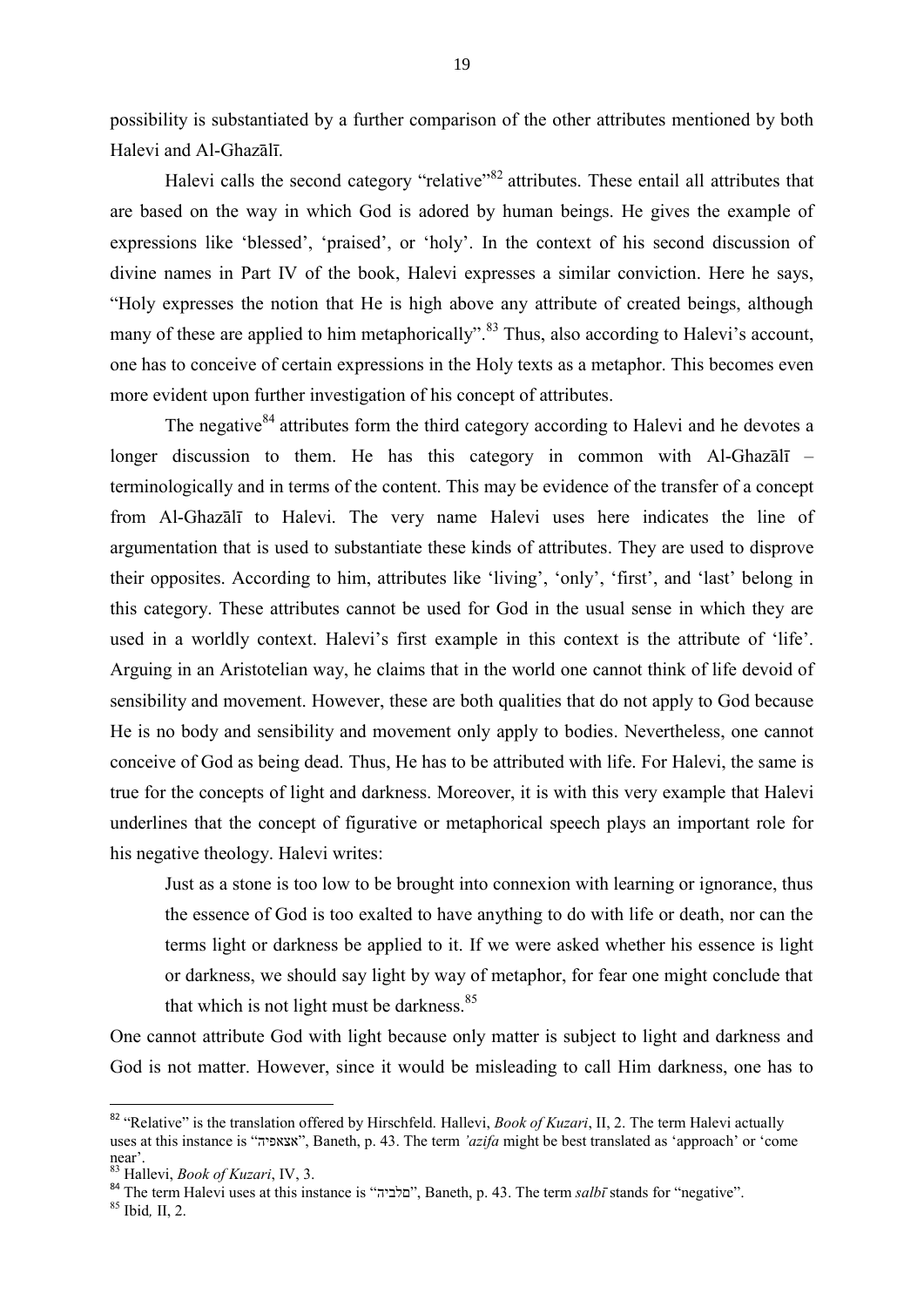attribute Him with light. Halevi proceeds by devolving the argumentation to the attribute of oneness or unity. To him unity would usually include the notion of complexity and divisibility, which is by no means true for God. Nevertheless, one has to use the term 'one' for Him in order to avoid the notion of plurality.<sup>86</sup> Halevi argues that one can call God in a similar manner 'first' and 'last', in order to exclude from Him the ideas of having an origin or an end. He makes it clear that one cannot confuse the mentioned attributes with God's essence by saying: "All these attributes neither touch on the divine essence, nor do they lead us to assume a multiplicity".<sup>87</sup> Whether this means that they are attributes superadded to the essence or rather not real attributes remains an open question. However, from the rest of Halevi's argumentation one might infer that all are not actual attributes but rather properties, to use the terminology of Al-Ghazālī.

According to Halevi, the Tetragrammaton and the names connected with it form a separate category. They describe the divine power to create. The creation itself takes place due to God's will and intention. Thus, will is also one of God's attributes and Halevi emphasizes that he considers it to be an attribute in contrast to the conviction of the philosophers. <sup>88</sup> For him as much as for Al-Ghazālī, this attribute grants that the world is created.<sup>89</sup> In turn, the inherent order of the existing world proves the existence of the divine will. Furthermore, the divine will ensured that Israel could hear the divine speech and wrote the tablets. Halevi does not clearly differentiate between divine will and order, because he says, "You can call it will or order or whatever you wish."<sup>90</sup>. Halevi's practice here of reducing the difference to a mere linguistic problem is reminiscent of Al-Ghazālī's skepticism of terminology. This emphasis on the attribute of the will may be evidence of the transfer of a concept from Al-Ghazālī to Halevi. However, this concept undergoes a substantial change when Halevi combines it and the attribute of power with the Jewish idea of the ineffable name of the Tetragrammaton. Al-Ghazālī equally described the will and power as important attributes next to the other five divine attributes. Even if one were to leave aside the three attributes of seeing, hearing, and speaking as being dependent upon the attribute of knowledge, Al-Ghazālī does not single out power and will among the remaining attributes of power, knowledge, life, and the will. In Halevi's account, the attribute of the will and power

 $\overline{a}$ 

<sup>86</sup> Sinai argues that Halevi adopts here an *Ashʽarite* conception. However, Sinai does not mention at this point if it is therefore also a similarity between Al-Ghazālī and Halevi, because Sinai's focus is the comparison of Halevi's work with Al-Ghazālī's *Tahāfut al-falāsifa*. See Sinai (2003), 77.

 $\frac{87}{1}$  Ibid, II, 2.

 $88$  Ibid, II, 5.

 $89$  Ibid, II, 6.

 $90$  The Judeo-Arabic original for the phrase is: "פסמה אראדה או אמרא או אמרא או האמרא ". Baneth, p. 46. Howard Kreisel offers the above quoted translation of the concerned passage. It underlines that the expression *'amr* stands in Arabic for "order". See Kreisel, Howard, *Prophecy: The History of an Idea in Medieval Jewish Philosophy*, Dordrecht: Kluwer, 2001, p. 138. For the theological problems that Halevi's theory of the *'amr ilāhī* poses see Sinai (2003), 88-90.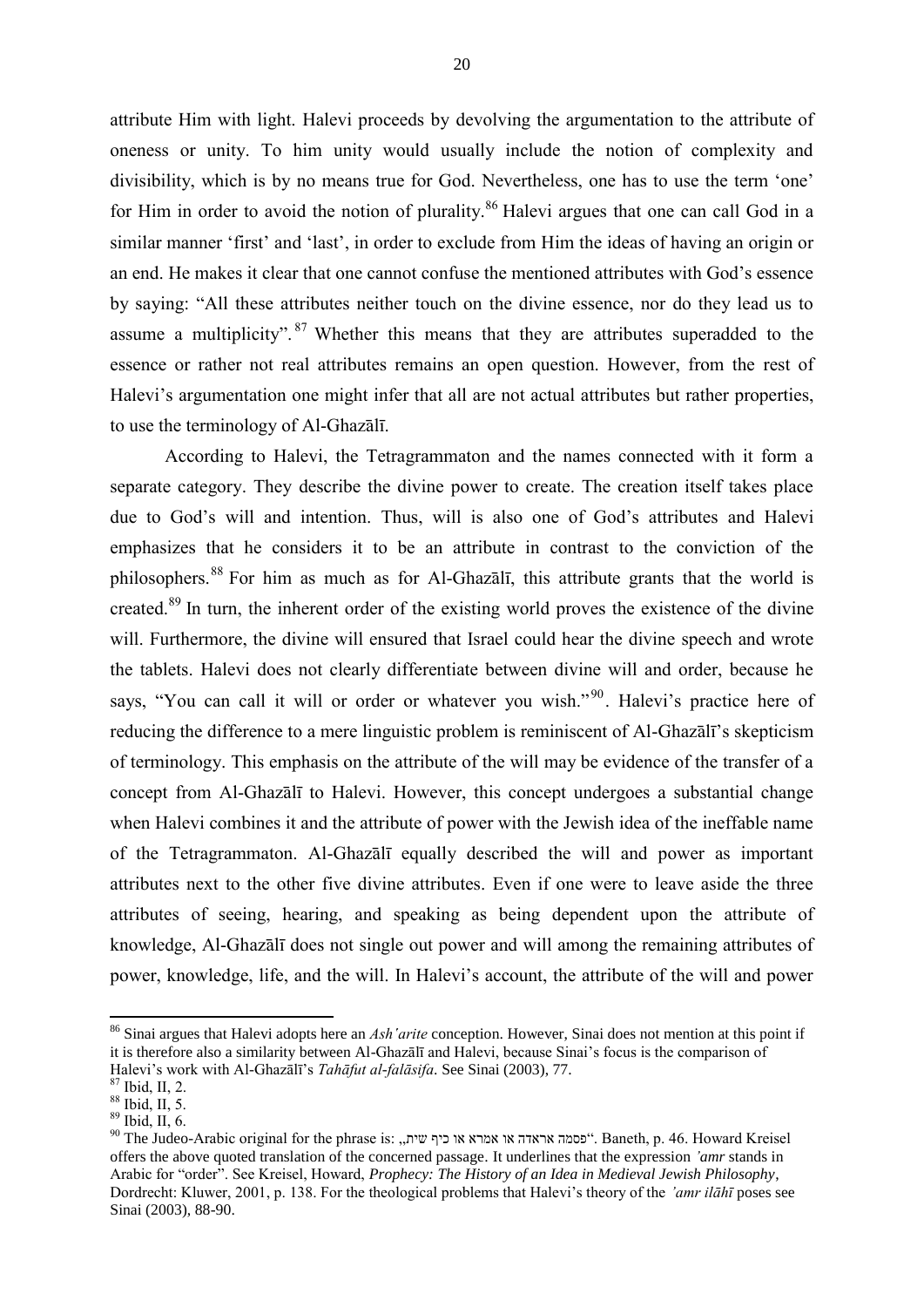receive a special status since they are connected with the Tetragrammaton, which has the status of an actual divine attribute and not that of a predicate or an attributive description. Thus, the will and power seem to become the most important attributes in Halevi's account. Halevi thus also differentiates himself more clearly from the *Falāsifa* than Al-Ghazālī.<sup>91</sup>

Halevi's argumentation does not stop at this point. He proceeds by focusing on the question of God as intellect. He argues that God is called 'wise' in the same way that human beings ascribe other attributes to him. However, although God is the essence of intelligence and himself intellect, intellect or wisdom is not an attribute. From this, one is to conclude that, for Halevi, intellect or knowledge are part of God's essence. Nevertheless, he fails to elaborate on this point any further. However, the assumption of God as intellect and the simultaneous negation of divine attributes might be considered as typical for medieval Jewish rationalist thought.<sup>92</sup> From a remark in Part V, one can gain further insight as to how Halevi envisioned the relation of divine knowledge and divine will. While explicitly putting himself in line with the *Mutakallimūn*, Halevi says:

The Mutakallims considered this matter in detail, with the result that the divine knowledge of the potential is but casual, that the knowledge of a thing is neither the cause of its coming into existence, nor of its disappearance therefore. There is, withal, a possibility of existence and non-existence. For the knowledge of events to come is not the cause of their existence, just as is the case with the knowledge of things which have been.<sup>93</sup>

Halevi may only explicitly mention the *Mutakallimūn* here. However, one can find in this a deliberation that is similar to that of Al-Ghazālī. It is not God's knowledge of two possible things that decides which of them comes to existence. Thus, God's will decides what is created in the cause of all creation.<sup>94</sup>

Halevi also describes the divine attributes of seeing, hearing, speaking and writing.<sup>95</sup> According to his depiction, they owe their formulation to the way in which God has a bearing on human beings. Halevi does not explicitly mention, whether this therefore means that they would belong to the category of creative attributes. However, judging from his former description, one could subsume them under this category. This would mean that they are not connected with His essence and they are therefore no actual attributes. This is borne out by

 $91$  One might even ask here if the fact that Halevi associates the will with the Tetragrammaton can be taken as a sign that those who have access to this divine name, namely "His people" (*Book of Kuzari*, II, 8), also have access to His will. Nevertheless, this claim is only implied in Halevi's text.

 $^{92}$  Schwartz (2005), p. 177.

<sup>93</sup> Hallevi, *Book of Kuzari* V, 20.

<sup>&</sup>lt;sup>94</sup> Compare also the following remark: "An instance of the first kind is found in the synthetic arrangement visible in animals, plants and spheres, objects which no intelligent observer would trace back to accident, but to a creative and wise will, which gives everything its place and portion." Ibid, V, 20.

<sup>&</sup>lt;sup>95</sup> It might be interesting to note that also the Caraites considered those as divine attributes. Kaufmann, p. 150.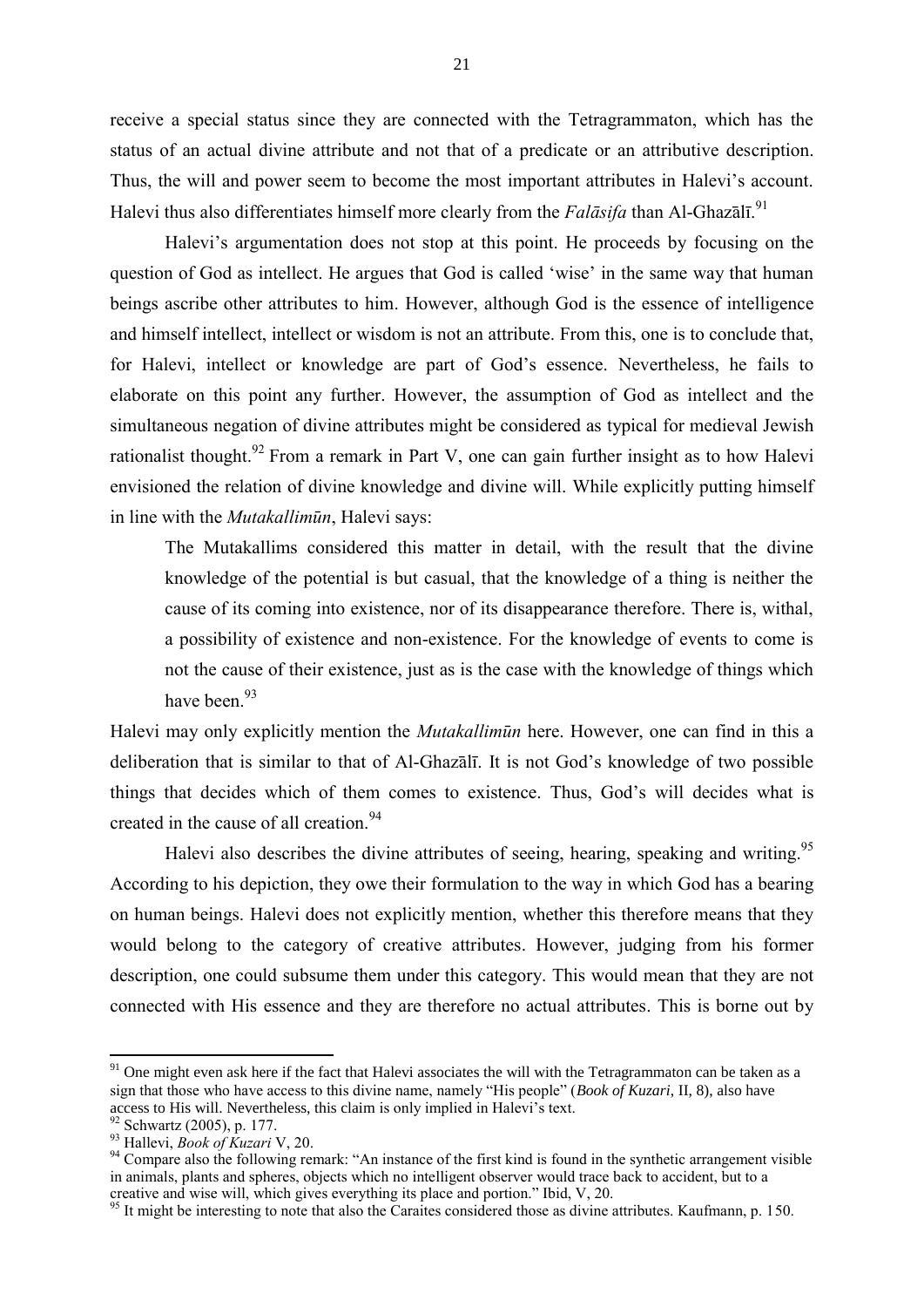the fact that Halevi actually gives a rather metaphorical explanation for them. He claims that God is considered to see and hear, because nothing escapes his attention. One might infer from this that seeing and hearing constitute a part of God's knowledge. Furthermore, according to Halevi, God is considered to speak and write because He forms the writing in the tablets and makes sure that a sound arises in the air, which rings out the Ten Commandments. The sound as well as the writing result from God's will. Again, as with the attributes of seeing and hearing, one might infer that speaking and writing are not separate attributes, but rather products of His will. Halevi does not explicitly say this, but his argumentation leads to this conclusion. Again, as in the case of Al-Ghazālī, one gets the impression that Halevi makes an effort to defend seeing, hearing, speaking, and writing as divine attributes because the theological tradition requires him to do so. These very attributes underline the idea of a personal God, who created the world by His will. Only such a God would correspond to the prayers of believers. If a theory of attributes remains without these, a purely philosophical concept of God is developed. Islamic as well as Jewish doctrines require a personal God, who acts and intervenes for His followers in the history of humankind as well as on the individual level. Halevi as much as Al-Ghazālī appears to promote this conception since both ascribe the mentioned attributes to God and deviate from a merely philosophical conception. Nevertheless, in the end Halevi also opts for a metaphorical reading and by that appears to subsume them under the conceptions of knowledge and will. With this, both his account and that of Al-Ghazālī have much in common with a philosophical theory of attributes as promoted by Al-Fārābī and Ibn Sīnā. Thus, one might consider them as transferred knowledge.

In a remark in Part III of the book about the blessings one receives when reciting the two major Jewish prayers, the Shmah and the Amidah, one can find another short indication of Halevi's conception of divine attributes. <sup>96</sup> According to his description, the recitation assists one in knowing the true promise of divine influence in one's life. He claims that the second blessing of the Amidah alludes to the eternal divine sovereignty over the world. However, then goes on to say that this eternal rule is different from a philosophical concept of eternity. If one considers other philosophical debates from the same period, it is clear that he wants to argue against the eternity of the world. Nevertheless, the way in which Halevi conceptualizes eternity remains unclear. However, it has to be said that the whole philosophical debate about the eternity or creation of the world is already more or less led ad absurdum by Halevi in Part I of the book.<sup>97</sup> There his main claim is that even if one would want to assume the existence of eternal matter, one would nevertheless need to admit that the

 $\overline{\phantom{a}}$ <sup>96</sup> Hallevi, *Book of Kuzari* III, 17.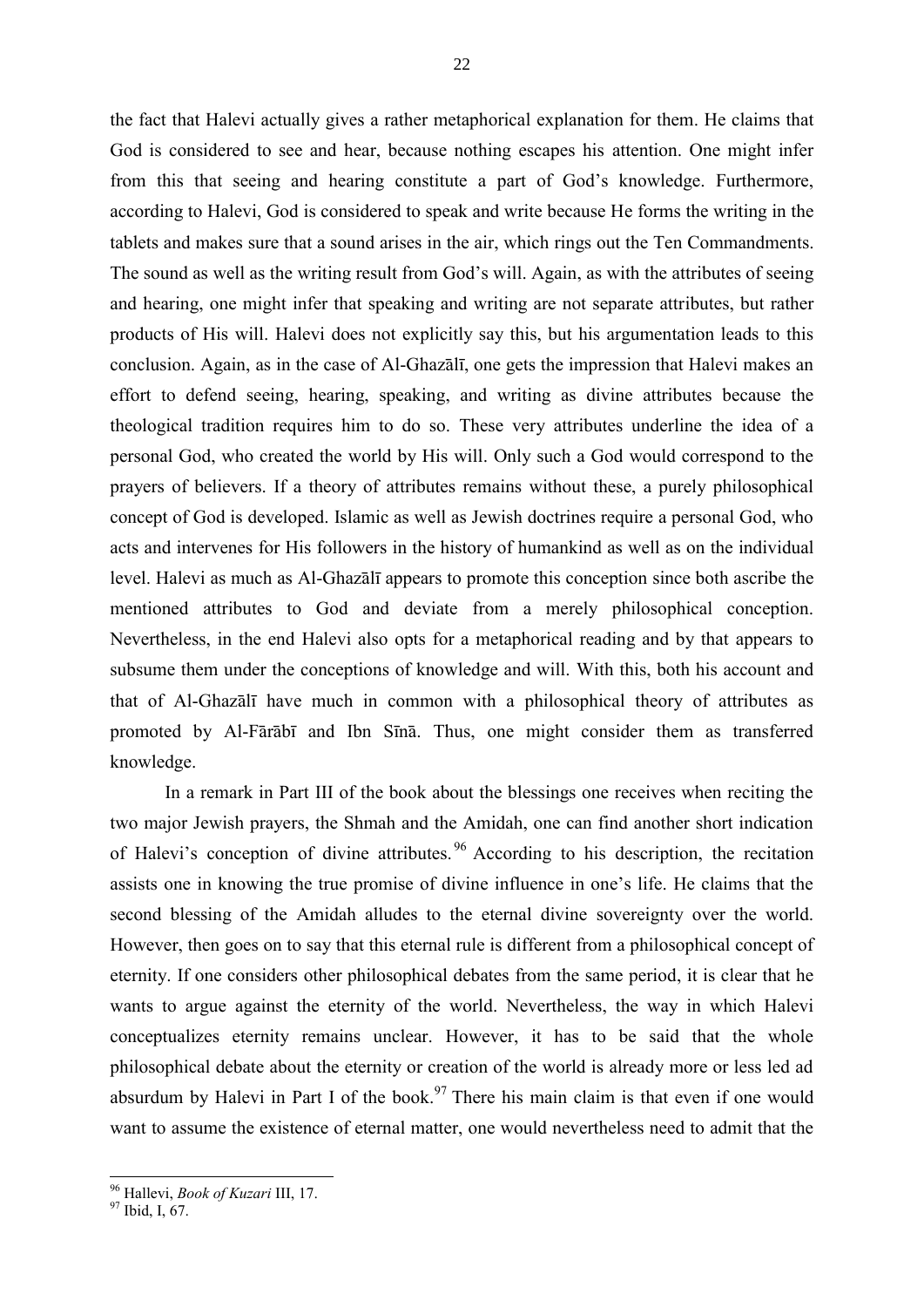currently existing world was created at some point in time. Thus, there is no rational proof for it and the whole debate about it is ultimately pointless. In addition, in the third blessing of the Amidah, Halevi discovers an allusion to attributes. He formulates: "'Thou art holy', a blessing which inculcates belief in the attribute of sublimity and holiness commented upon by philosophers".<sup>98</sup> This seems to correspond with Halevi's depiction of relative attributes given in Part II. There he had defined that they describe the way in which human beings adore God. One may infer from this that, for Halevi, recalling divine attributes during prayer serves the process of gaining true insight in God.

From Halevi's argumentation, one can infer that, for him, God explicitly has the attributes of power and will. Furthermore, one can speak of God's intellect and knowledge. However, knowledge is not an attribute but seemingly part of His essence, although Halevi never explicitly says this. Moreover, it is clear that, as far as God is concerned, one can speak of eternity, whereas the world is not eternal. Eternity as such is not an attribute in itself. Whether God's attributes are co-eternal with His existence is a question that Halevi does not address. Furthermore, Halevi does not elaborate in what way one could talk about eternity in relation to God. One might get the impression that the process of thinking about divine attributes might lead to some knowledge about God. However, if one takes a closer look at Halevi's discussion of the Tetragrammaton in Part IV, it becomes evident that only revelation and not rational contemplation leads to an insight of God's being. Halevi argues that God revealed Himself with this name to His people, giving only them access to its meaning. He admits that rational considerations lead to certain insights about God, but real insight is reserved to prophetic revelation. Halevi writes:

Philosophers compared the world to a great man, and man to a small world. If this be so, God being the spirit, soul, intellect and life of the world – as He is called: the eternally Living, then rational comparison is plausible. Nay, a prophet's eye is more penetrating than speculation. His sight reaches up to the heavenly host direct, he sees the dwellers in heaven, and the spiritual beings which are near God, and others in human form.<sup>99</sup>

Thus, all rational attempts to understand God are in the end fruitless, if one compares them with the insights that revelation offers.<sup>100</sup> However, the language of the revelation can also only be understood as a metaphor and ought to be interpreted appropriately.

 $\overline{a}$ 

 $_{.0}^{98}$  Ibid, III, 17.

 $99$  Ibid, IV, 3.

 $100$  Amira Eran has explained that this proceeding of Halevi constitutes the separation of a theory about intellectual prophecy (ḥads), which Halevi probably took over from Ibn Sīnā via the works of Al-Ghazālī. In the theories of the latter intellectual prophecy consists of two phases: of forming a syllogism and of inspiration. The two phases lead to genuine knowledge about God. Eran argues that Halevi appears to leave behind syllogism as part of human reasoning and only focuses on divine inspiration. Compare Eran, Amira, "Intuition and Inspiration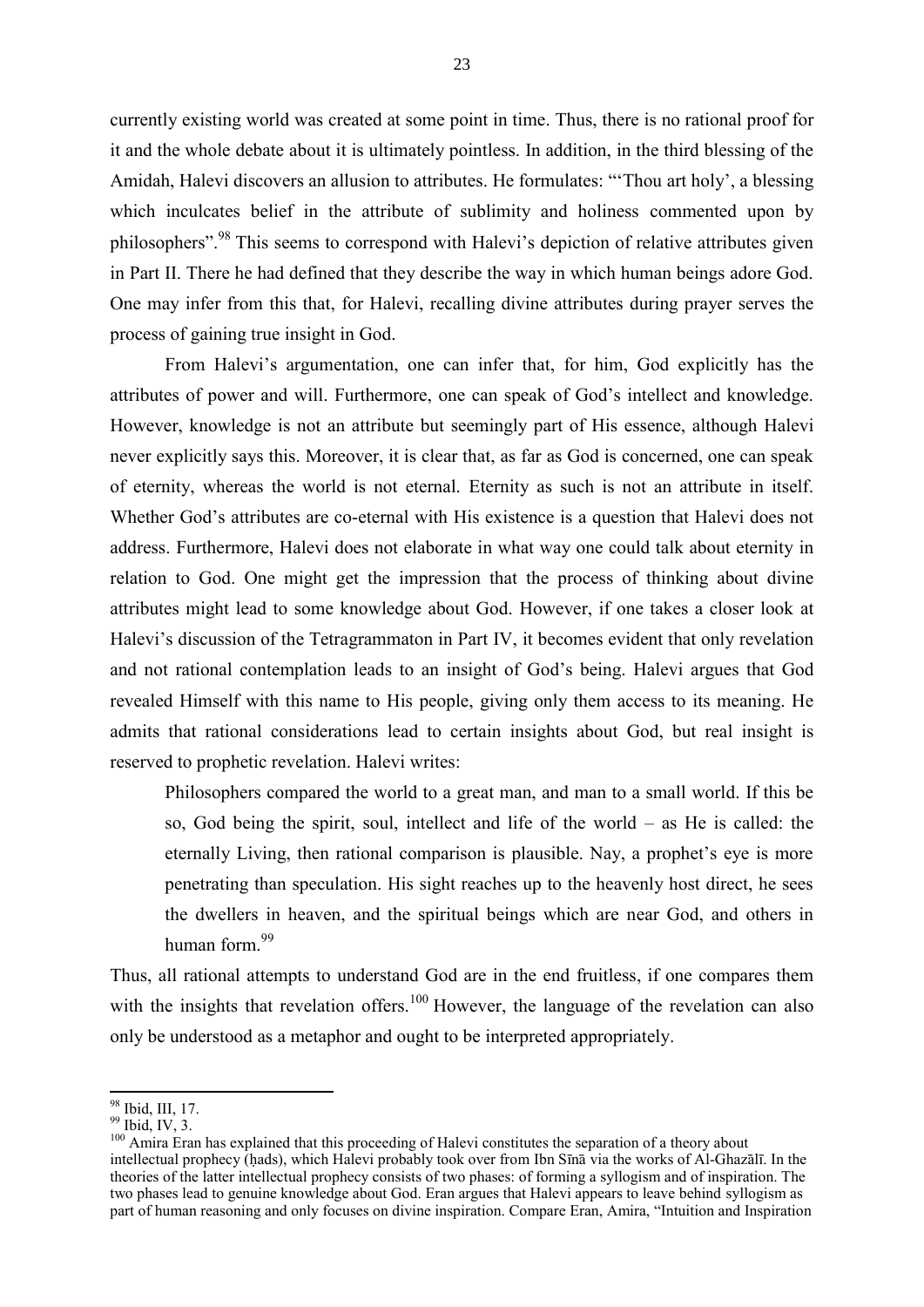Some authors claim that Halevi uses some philosophical methods and convictions while refuting others because this serves his main aim to show that the philosophical approach as such is self-contradictory<sup>101</sup> and therefore useless.<sup>102</sup> However, this seems to be a very onedimensional evaluation of his approach. <sup>103</sup> For sure, Halevi wants to argue against the philosophical speculation concerning God.<sup>104</sup> Nevertheless, he obviously wants to confirm something positive about God and His attributes in the end. To do so he does not rely on philosophical speculation but on Scripture. Religious experience ranks higher than speculative knowledge and only prophets have insight into God's being.<sup>105</sup> In other words, for Halevi it does not seem possible to comprehend God by means of philosophical methods. One can rather gain further insight in Him with the assistance of revelation.

## 5. Conclusion

The expressions used in the Holy texts to describe God pose a problem – for Al-Ghazālī as much as for Halevi. For both of them, human language is inappropriate to describe the divine, and related expressions at best serve as metaphors. Thus, not the realm of language provides true knowledge but rather some form of intuitive or prophetic vision. Nevertheless, language remains the realm to speak about God. An in-depth comparison of both accounts demonstrates that both occasionally consider the very same expressions to be critical and these similarities in terminology and content can be taken as a strong indication of a transfer of knowledge from one author to the other. However, Halevi proves not to be as critical of language and terminology as Al-Ghazālī. Also, the solutions both authors offer for this problem are sometimes very similar. Both try to develop categories to classify the numerous divine names and their metaphorical meaning. Only few things can possibly be said about God or reach to his essence. Al-Ghazālī and Halevi have at least, two, if not three of four categories of divine

<sup>–</sup> The Causes of Jewish Thinker's Objection to Avicenna's Intellectual Prophecy (Ḥads)", *Jewish Studies Quarterly* (14.1), 2007, pp. 39–71, here pp. 41–49.

<sup>101</sup> Hallevi, *Book of Kuzari* I,13.

<sup>&</sup>lt;sup>102</sup> The main representatives to whom this is addressed would be Al-Fārābī and Ibn Sīnā. See Schwartz (2005), p. 177.

<sup>&</sup>lt;sup>103</sup> Julius Guttmann had argued that Halevi had rather wanted to integrate two different conceptions of God into his approach but had remained undecided in the end. For a similar position see also Howard Kreisel, "Judah Halevi's *Kuzari*: Between the God of Abraham and the God of Aristotle", in: R. Munk and E. J. Hoogewoud (ed.), *Joodse Filosofie tussen Rede en Traditie*, Kok-Kampen, 1993, pp. 24–34. Also Diana Lobel argues similarly. See Lobel, Diana, "Taste and See that the Lord is Good': Ha-Levi's God Re-Visited", in: Jay M. Harris (ed.), *Be'erot Yitzhak: Studies in Memory of Isadore Twersky*, Cambridge, Mass.: Harvard Univ. Press, 2005, pp. 161–178.

<sup>&</sup>lt;sup>104</sup> Langermann has argued that Halevi is willing to accept the value of a philosophical approach in general as long as it is not applied to gain knowledge about God. See Langermann, Y. Tzvi, "Science and the Kuzari", *Science in Context* 10, 1997, pp. 495–522.

<sup>105</sup> Tanenbaum, Adena, *The Contemplative Soul: Hebrew Poetry and Philosophical Theory in Medieval Spain*, Leiden /Boston/Köln: Brill, 2002, p. 177–178.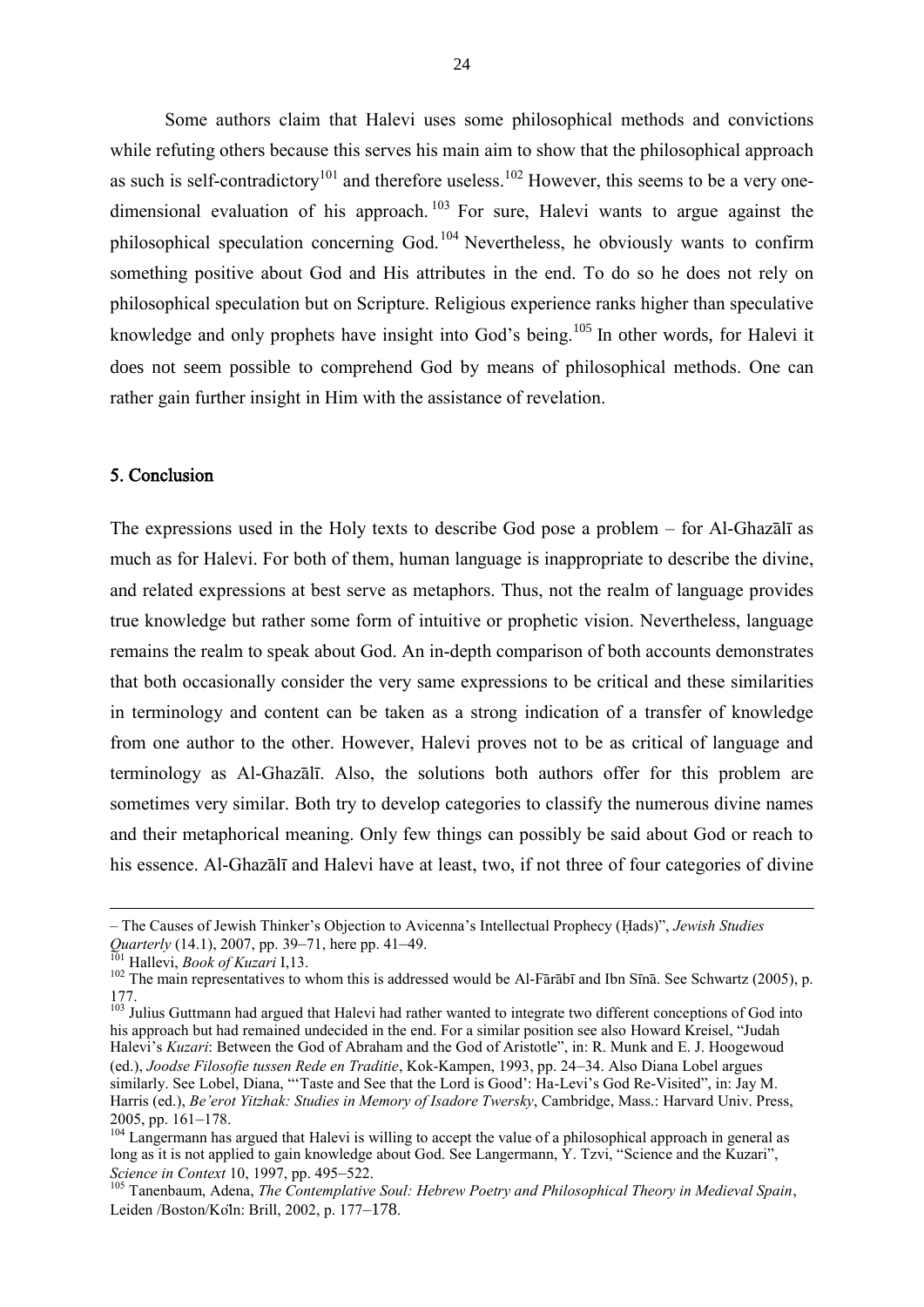names in common. However, the order of the listing of these categories is different. Both have the category of attributes of actions and both consider these not to be real attributes, but only ascribed ones. They classify similar attributes in this category – thus, they make use of the same examples. One can consider Halevi's example of God as being attributed with "'making poor and rich, exalting or casting down', 'merciful and compassionate'" as corresponding directly with Al-Ghazālī's "the Exalter" or "the Debaser". The same is true for the category of negative attributes that both authors have in common as well. Both subsume oneness or unity under this category. Furthermore, both assign the idea that God is called the 'first' or 'last' or 'eternal' to this category. In addition, one can also note that both authors talk about a category of divine names that point to God's essence. In Al-Ghazālī's case, this is category one; in Halevi's account, it is category four, which is constituted by the Tetragrammaton.

Another important feature that both accounts have in common is the ascription of the attribute of will to God. Both authors make use of this attribute in order to argue against the traditional philosophical assumption of the eternity of the world. Al-Ghazālī explains the eternity of God as an existence with no pre-existence, while the divine attributes are considered to be superadded and co-eternal with God's existence. Halevi says nothing concrete concerning this question of divine eternity. Furthermore, Halevi ascribes as much as Al-Ghazālī the attribute of power to God. As far as the question of divine intellect and life is concerned, one can notice a difference in the argumentation of both authors. For Al-Ghazālī, life is a divine attribute. Halevi wants rather to subsume it under the category of what he calls 'negative attributes'. Furthermore, knowledge constitutes for Al-Ghazālī a full attribute. Halevi ascribes intellect to God. However, it remains unclear as what he would consider it, namely as part of God's essence or an attribute. The approaches of both authors also have in common that they mention seeing, hearing, and speaking as divine attributes. Both rely only on the revealed text to substantiate this claim. Halevi adds to this list the attribute of writing because it is obviously important to him to account for the conviction that God wrote the tablets. However, Halevi also appears to be the one who subsumes these attributes under divine knowledge and will the more strongly.

Furthermore, both authors promote a metaphorical reading of the Holy texts. The terminology of the revealed text is considered to be potentially misleading, if the words are taken literally. Thus, in the first instance religious language and expressions appear to be a hindrance to truthful insights into the Divine because they delude. Only upon proper interpretation can the text be seen to speak to the believer. However, for both authors there is also a positive side to the metaphorical language when it comes to prayer, for example. Here the metaphors, if understood rightly, serve as a tool that assists human beings in reaching closer to God. Unlike Al-Ghazālī, Halevi does not explain whether there are educational pre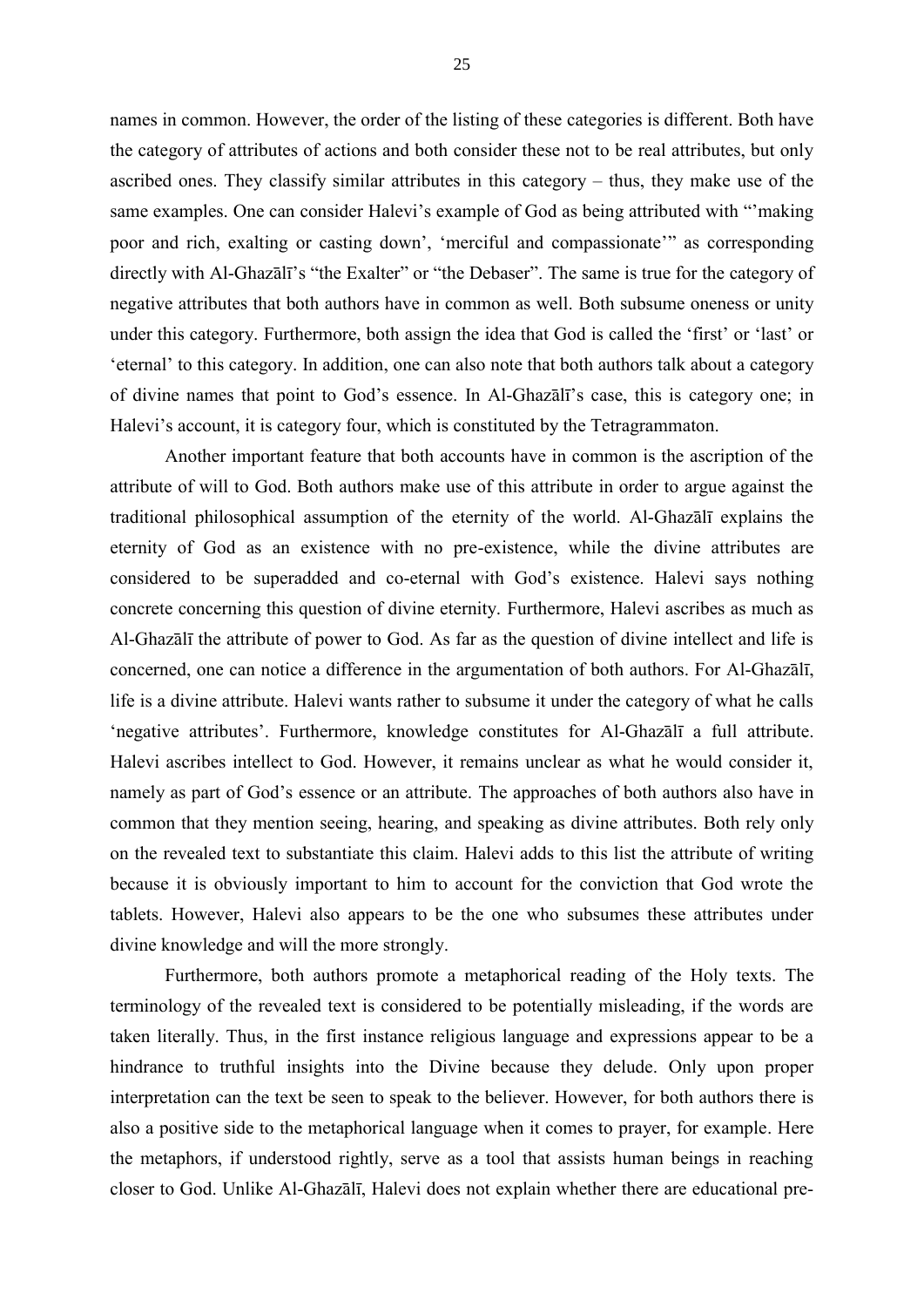requisites to understanding the metaphors and what these pre-requisites would actually be. Thus, one might in conclusion claim that Halevi's argumentation on divine attributes has much in common with that of Al-Ghazālī. This is not to say that Al-Ghazālī was the only intellectual who influenced Halevi's thinking concerning the doctrine of divine attributes.<sup>106</sup> However, his works seem to have been one important source of inspiration for Halevi's account. Furthermore, given the context of Judaism, Al-Ghazālī's ideas are turned into a genuine concept in its own right. One can therefore speak of a transfer of knowledge here. Due to the different religious context, the original concepts were transformed in this transfer process. This is most obvious when one considers Halevi's conceptual link of divine will and divine power with the Tetragrammaton.

 $\overline{a}$ 

<sup>&</sup>lt;sup>106</sup> One might also consider the works of Saadia Gaon as a possible influence. Kreisel points out that Saadia's discussion of divine power, life and knowledge in his *Emunot ve-Deot* (*Kitāb ul-'amānāt wal-i'tiqādāt*/ The Book of Beliefs and Opinions, 933) has certain similarities with Halevi's account. Kreisel also mentions that Halevi's conception is similar to other Islamic and Jewish discussions of divine attributes without explicitly stating them. See Kreisel (2001), p. 114.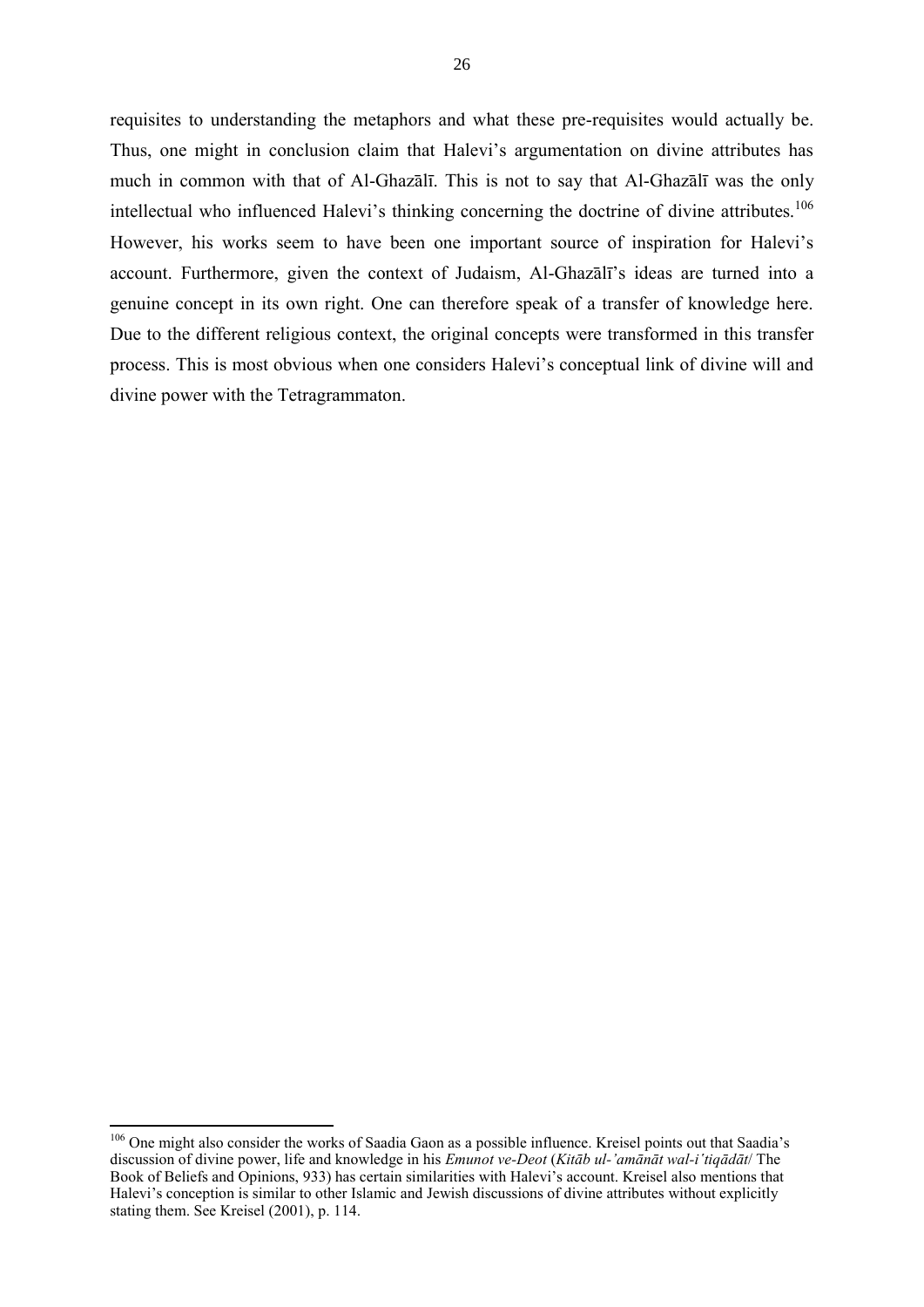#### **Bibliography**

- Acar, Rahim, *Talking about God and talking about creation. Avicenna's and Thomas Aquinas' positions*, Leiden: Brill, 2005.
- Al-Farābī, Abū-Naṣr Muḥammad Ibn-Muḥammad, *al-Farabi on the perfect state: Abū Naṣr al-Fārābī's Mabādi' ārā' ahl al-Madīna al-Fāḍila*/ a revised text with introd., transl., and commentary by Richard Walzer, Oxford: Clarendon Press, 1985.
- Al-Ghazālī, Abū-Ḥāmid Muḥammad Ibn-Muḥammad, *Al-Iqtiṣād fī l-i'tiqād*, edited by H. Atay and I. Çubukçu, Ankara: Nur Matbaasi, 1962.
- Ghazzali, Abū-Ḥāmid Mụhammad Ibn-Mụhammad, *Al-Ghazali's moderation in belief: al-Iqtịsād fī al-i'tiqād*, translated, with an interpretive essay and notes by Aladdin M. Yaqub, Chicago: University of Chicago Press 2013.
- Al-Ghazālī, *Mishkāt al-anwār*, edited by Abū l-ʿIlāʿAfīfī, Cairo: al-Dār al-Qawmiyya, 1383/1964.
- Al-Ghazālī, *The incoherence of the philosophers/ Tahāfut al-falāsifa*. A parallel English-Arabic text transl., introd., and annotated by Michael E. Marmura, Provo, Utah: Brigham Young Univ. Press, 2000.
- Avicenna, *The metaphysics of The healing/al-Shifā': al-Ilāhiyyāt*. A parallel English-Arabic text translated, introduced, and annotated by Michael E. Marmura, Provo, Utah: Brigham Young Univ. Press, 2005.
- Baneth, David Hartwig, "Jehuda Hallewi und Gazali", in: *Korrespondenzblatt der Akademie für die Wissenschaft des Judentums* V, Berlin: Epstein, 1924, pp. 27–45.
- Campanini, Massimo, "Al-Ghazzâlî", in: Seyyed H. Nasr and Oliver Leaman (ed.), *History of Islamic Philosophy*, London: Roudledge, 1996 (= Routledge History of Philosophies, 1), pp. 258–274.
- Coplestone, Frederick, *Religion and the One : philosophies East and West*, London: Continuum, 2002.
- Davidson, Herbert Alan, *Proofs for eternity, creation, and the existence of God in medieval Islamic and Jewish philosophy*, New York: Oxford University Press, 1987.
- Davidson, Herbert, "The Active Intellect in the Cuzari and Hallevi's Theory of Casuality", in: *Revue des études juives*, Vol. 131, 1972, pp. 351–396.
- Druart, Thérèse-Anne, "Al-Ghazali's Conception of the Agent in the *Tahafut* and the *Iqtisad*: Are People Really Agents?" in: *Arabic Theology, Arabic Philosophy: From the Many to the One: Essays in Celebration of Richard M. Frank*, ed. by James E. Montgomery (Orientalia Lovaniensia Analecta), Leuven: Peeters, 2006, pp. 425–40.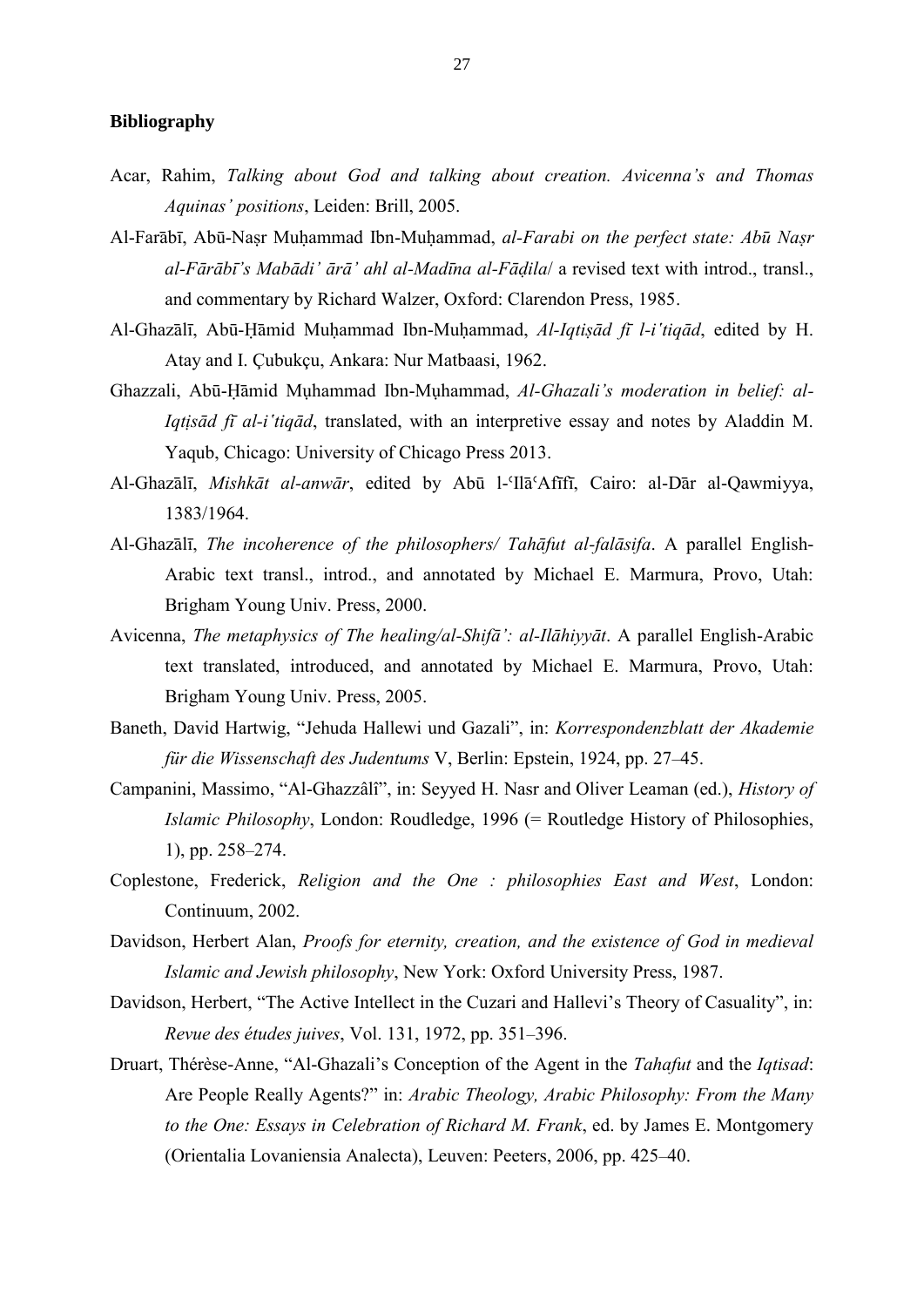- Efros, Israel, "Some aspects of Yehudah Halevi's mysticism", in: *Proceedings of the American Academy for Jewish Research* Vol. 11, 1941, pp. 27–41.
- Eran, Amira, "Intuition and Inspiration The Causes of Jewish Thinker's Objection to Avicenna's Intellectual Prophecy (Ḥads)", *Jewish Studies Quarterly* (14.1), 2007, pp. 39–71.
- Fradkin, Hillel, "Philosophy or exegesis: perennial problems in the study of some Judaeo-Arabic authors", in: Norman Golb (ed.), *Judaeo-Arabic Studies. Proceedings* of the Founding Conference of the Society for Judaeo-Arabic Studies, Amsterdam: Harwood, 1997, pp. 103-122.
- Frank, Richard M.: *Al-Ghazālī and the Ash'arite School*, Durham: Duke University Press, 1994.
- Frank, Richard M., *Creation and the cosmic system: Al-Ghazâlî & Avicenna*, Heidelberg: Winter, 1992.
- Griffel, Frank, *Al-Ghazālī's philosophical theology*, Oxford: Oxford Univ. Press, 2009.
- Ha-Levi, Judah, *Kitāb al-radd wa-'l-dalīl fī 'l-dīn al-dhalīl (al-Kitāb al-Khazarī)/ The book of refutation and proof on the despised faith*, edited by David H. Baneth, Jerusalem: Magnes Press, 1977.
- Hallevi, Judah, *Sefer ha-Kuzari/Book of Kuzari*, translated from the Arabic by Hartwig Hirschfeld, New York: Pardes Publishing House, 1946.
- Hourani, George F., "A revised chronology of al-Ghazali's works", in: *Journal of the American Oriental Society*, Vol. 104, No. 2. (Apr. - Jun., 1984), pp. 289–302.
- Hourani, George F., *Reason and tradition in Islamic ethics*, Cambridge: Cambridge Univ. Press, 1985.
- Kaufmann, David, *Geschichte der Attributenlehre in der jüdischen Religionsphilosophie*, Gotha: Perthes, 1877.
- Kogan, Barry S., "Al-Ghazali and Halevi on Philosophy and the Philosophers", in: John Inglis (ed.), *Medieval Philosophy and the classical tradition in Islam, Judaism and Christianity*, Richmond: Curzon, 2002, pp. 64–80.
- Howard Kreisel, "Judah Halevi's *Kuzari*: Between the God of Abraham and the God of Aristotle", in: R. Munk and E. J. Hoogewoud (ed.), *Joodse Filosofie tussen Rede en Traditie*, Kok-Kampen, 1993, pp. 24–34.
- Kreisel, Howard, *Prophecy: The History of an Idea in Medieval Jewish Philosophy*, Dordrecht: Kluwer, 2001.
- Kukkonen, Taneli, "Possible Worlds in the *Tahâfut al-falâsifa*. Al-Ghazâlî on Creation and Contingency", *Journal of the History of Philosophy* 38.4, 2000, pp. 479–502.
- Langermann, Y. Tzvi, "Science and the Kuzari", *Science in Context* 10, 1997, pp. 495–522.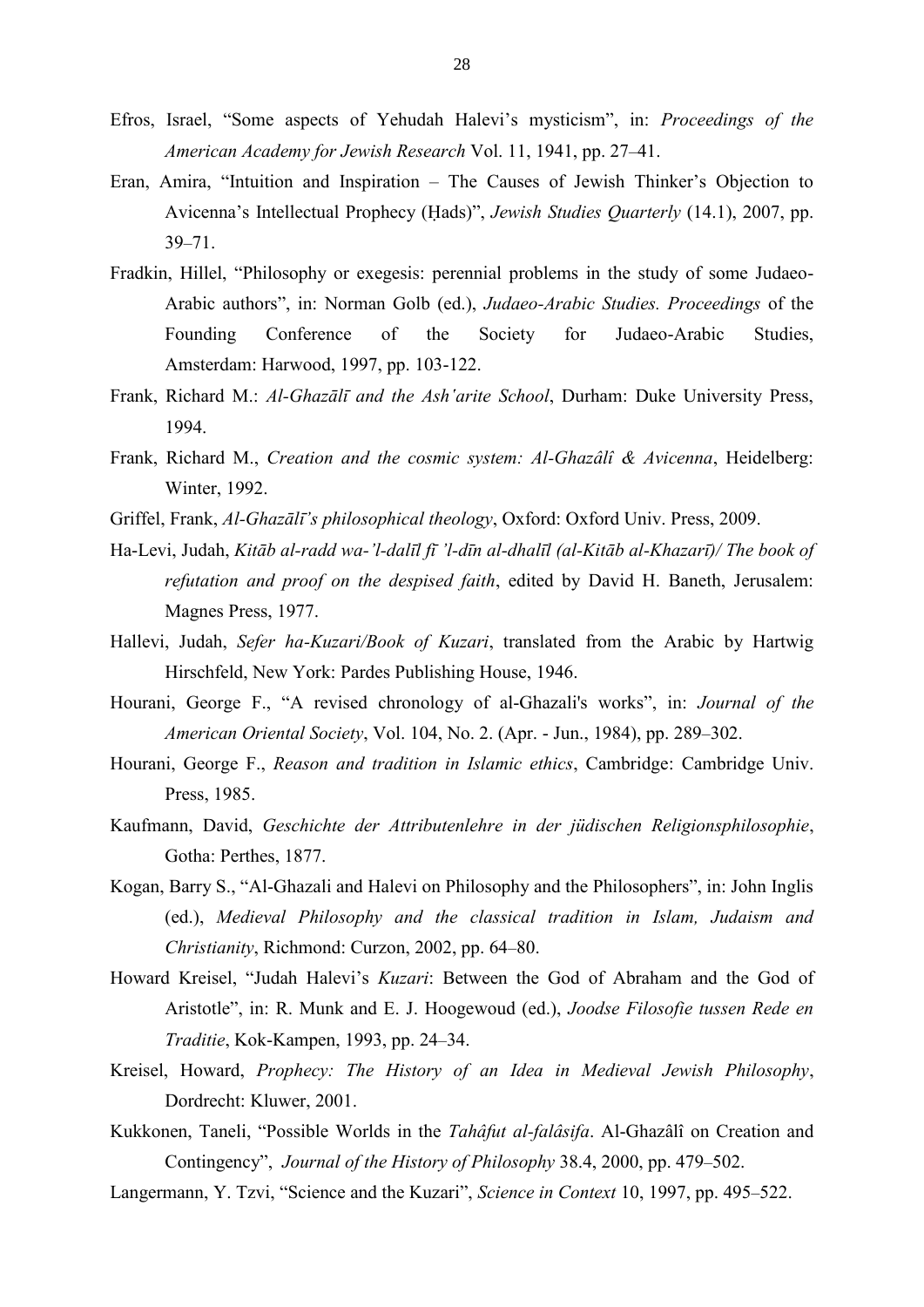- Lobel, Diana, *Between Mysticism and Philosophy: Sufi Language of Religious Experience in Judah Ha-Levi's Kuzari*, Albany, NY: State University of New York Press, 2000.
- Lobel, Diana, "Ittisal and the Amir Ilahi: Divine Immanence and the World to Come in the Kuzari", in: Benjamin H. Hary and Haggai Ben Shammai (eds.), *Esoteric and Exoteric Aspects in Judeo-Arabic Culture*, Leiden: Brill, 2006, pp. 131–173.
- Lobel, Diana, "'Taste and See that the Lord is Good': Ha-Levi's God Re-Visited", in: Jay M. Harris (ed.), *Be'erot Yitzhak: Studies in Memory of Isadore Twersky*, Cambridge, Mass.: Harvard Univ. Press, 2005, pp. 161–178.
- Marmura, Michael E.: "Al-Ghazali", in: Peter Adamson and Richard C. Taylor (eds.) *The Cambridge companion to Arabic philosophy*, Cambridge [etc.]: Cambridge University Press, 2004, pp. 137–154.
- Marmura, Michael E., "Ghazali's Chapter on Divine Power in the *Iqtiṣād*", in: *Arabic Sciences and Philosophy*, Volume 4, Issue 02, September 1994, pp. 279–315.
- Marmura, Michael E., "Translator's Introduction", in: Al-Ghazālī, *The incoherence of the philosophers/ Tahāfut al-falāsifa*. A parallel English-Arabic text transl., introd., and annotated by Michael E. Marmura, Provo, Utah: Brigham Young Univ. Press, 2000, pp. xv–xxvii.
- Neumark, David, *Jehuda Hallevis Philosophy in its Principles*, 1908 (Reappeared as: David Neumark, "Jehuda Hallevi's Philosophy": in S. Cohon, ed. David Neumark, *Essays in Jewish Philosophy*, Cincinatti: Central Conference of American Rabbis, 1929; repr. Amsterdam: Philo, 1971; p. 219–300.).
- Pines, Shlomo, "Shiite Terms and Conceptions in Judah Halevi's Kuzari," in: *Jerusalem Studies in Arabic and Islam* 2, 1980, pp. 165–251.
- Schmidt-Biggemann, Wilhelm, "Grund und Urgrund. Zur Metaphysik des Möglichen", in: Julian Nida-Rümelin and Elif Özmen (ed.), *Welt der Gründe*, Hamburg: Meiner, 2012, pp. 183–200.
- Schwartz, Dov, *Central problems of medieval Jewish philosophy*, Leiden: Brill, 2005.
- Shehadi, Fadlou, *Ghazali's unique unknowable God. A philosophical critical analysis of some of the problems raised by Ghazali's view of God as utterly unique and unknowable*, Leiden: Brill, 1964.
- Silman, Yochanan, *Philosopher and prophet: Judah Halevi, the Kuzari, and the evolution of his thought*, Albany, NY: State Univ. of New York Press, 1995.
- Sinai, Nicolai, *Menschliche oder göttliche Weisheit? Zum Gegensatz von philosophischem und religiösem Lebensideal bei al-Ghazali und Yehuda ha-Levi*, Würzburg: Ergon, 2003.
- Solomon, Norman, *Historical Dictionary of Judaism*, Lanham: Scarecrow Press, 2006.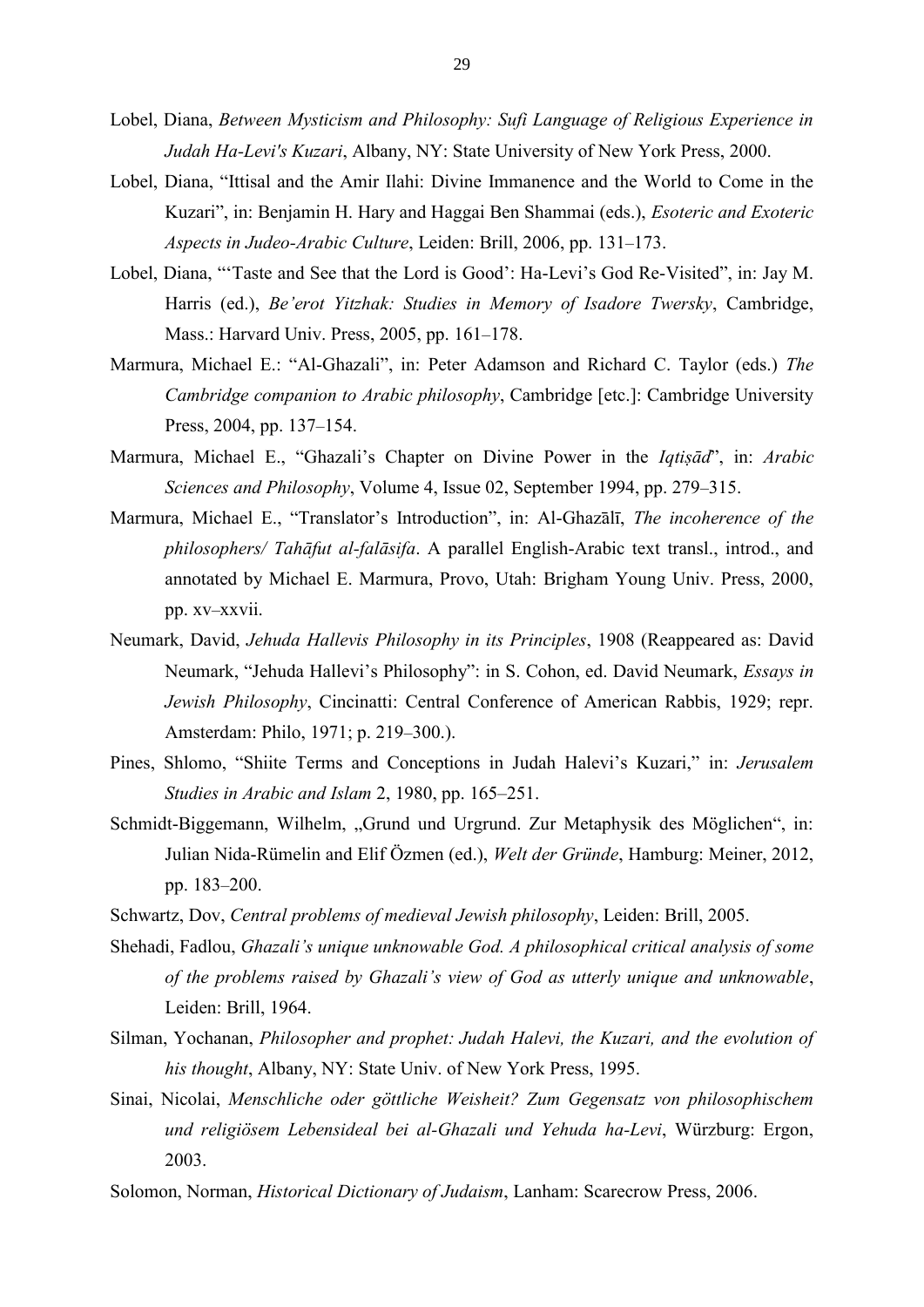- Tanenbaum, Adena, *The Contemplative Soul: Hebrew Poetry and Philosophical Theory in Medieval Spain*, Leiden /Boston/Köln: Brill, 2002.
- Watt, William Montgomery: *Muslim Intellectual. A study of al-Ghazali*, Edinburgh: Edinburgh University Press, 1963.
- Wolfson, Harry Austryn, "Hallevi and Maimonides on Prophecy", in: *The Jewish Quarterly Review New Series*, 32.4, 1942, pp. 345–370.